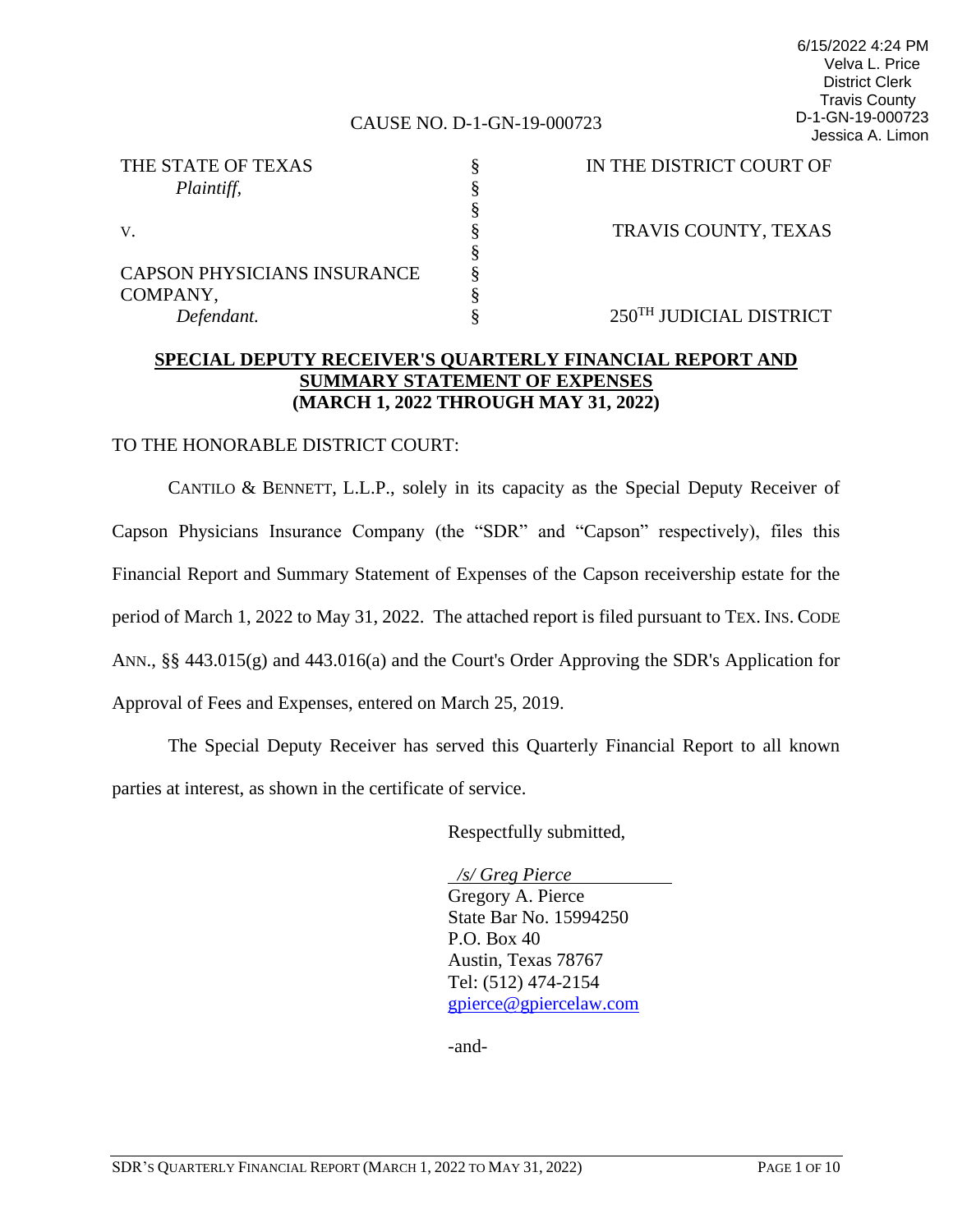Christopher Fuller State Bar No. 07515500 FULLER LAW GROUP 4612 Ridge Oak Drive Austin, Texas 78731 Telephone: (512) 470-9544 cfuller@fullerlaw.org

**Attorneys for CANTILO & BENNETT, LLP, Special Deputy Receiver of Capson Physicians Insurance Company**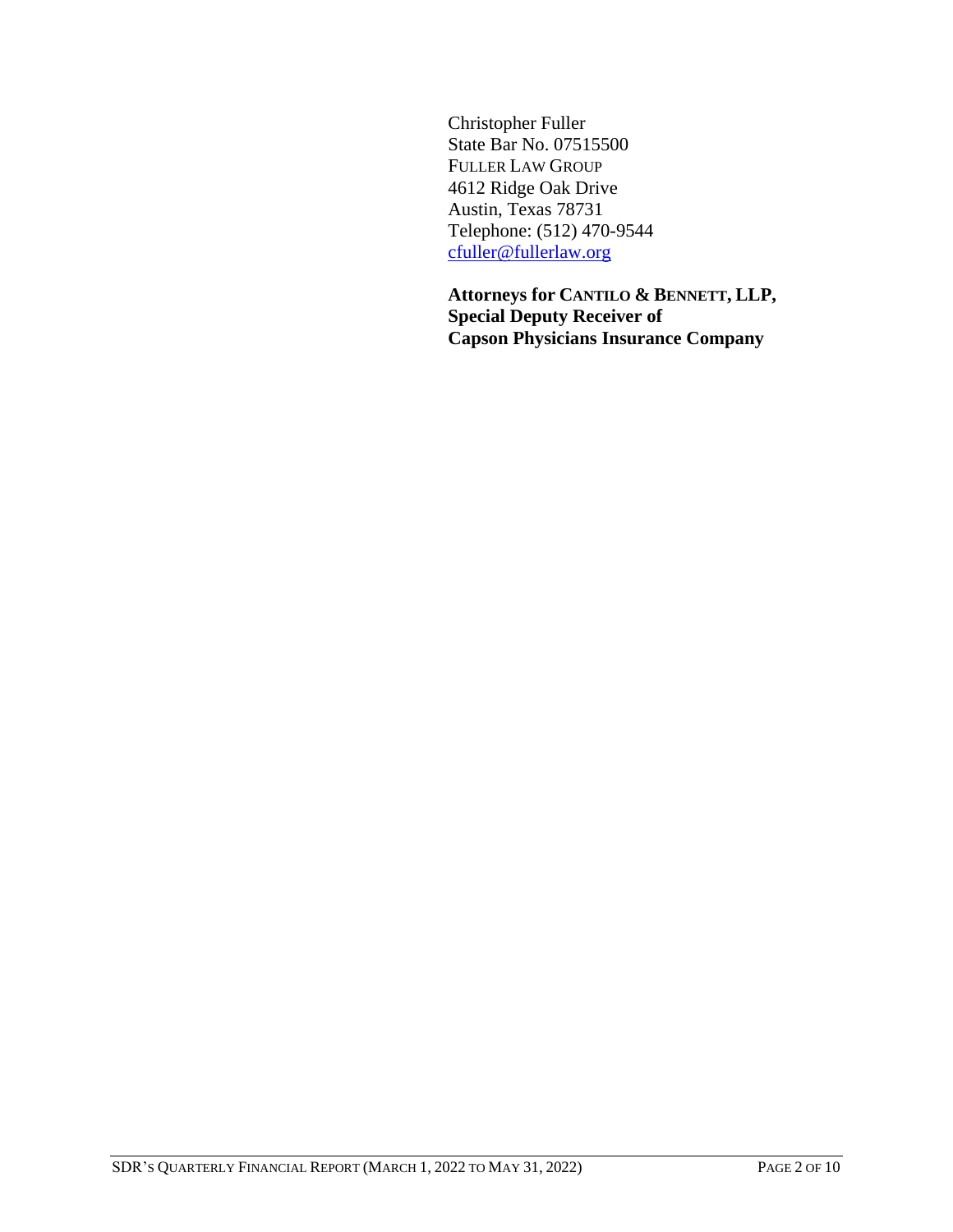# **CERTIFICATE OF SERVICE**

I certify that on June 15, 2022, a true and correct copy of the foregoing *Special Deputy Receiver's Quarterly Financial Report and Summary Statement of Expenses (March 1, 2022 to May 31, 2022)* was served pursuant to the Order of Reference to Master, the Texas Rules of Civil Procedure and TEX. INS. CODE 443.007(d) on the following by email, except as specifically otherwise noted.

*Via Email:* specialmasterclerk@tdi.texas.gov Special Master's Clerk Rehabilitation & Liquidation Oversight TEXAS DEPARTMENT OF INSURANCE PO Box 149104 Austin, TX 78714-9104

*Via Email*: Vane.Hugo@tdi.texas.gov Vane Hugo TEXAS DEPARTMENT OF INSURANCE P.O. Box 149104 Austin, TX 78714-9104

*Via e-Service:* Brian.Riewe@tdi.texas.gov Brian Riewe TEXAS DEPARTMENT OF INSURANCE PO Box 149104 Austin, TX 78714-9104

*Via e-Service:* Joshua.Godbey@oag.texas.gov *Via Email:* Laura.Edwards@oag.texas.gov Joshua R. Godbey Assistant Attorney General Financial Litigation Division OFFICE OF THE TEXAS ATTORNEY GENERAL P.O. Box 12548 Austin, TX 78711-2548 *Counsel for Plaintiff State of Texas*

*Via e-Service:* eburbach@foley.com *Via e-Service:* kyelkin@foley.com *Via e-Service:* nbeaird@foley.com Edward D. Burbach Kimberly A. Yelkin FOLEY LARDNER LLP 600 Congress Avenue, Ste 3000 Austin, TX 78701 *Counsel for Granite State Insurance Company*

*Via Email*: David.Ashton@tdi.texas.gov David Ashton TEXAS DEPARTMENT OF INSURANCE P.O. Box 149104 Austin, TX 78714-9104

*Via Email:* kathy.gartner@tdi.texas.gov Kathy Gartner Rehabilitation & Liquidation Oversight TEXAS DEPARTMENT OF INSURANCE P.O. Box 149104 Austin, TX 78714-9104

*Via Email*: Deona.Sokol@tdi.texas.gov Deona Sokol TEXAS DEPARTMENT OF INSURANCE P.O. Box 149104 Austin, TX 78714-9104

*Via e-Service:* jthompson@thompsoncoe.com

Jay A. Thompson THOMPSON COE 701 Brazos, Suite 1500 Austin, TX 78701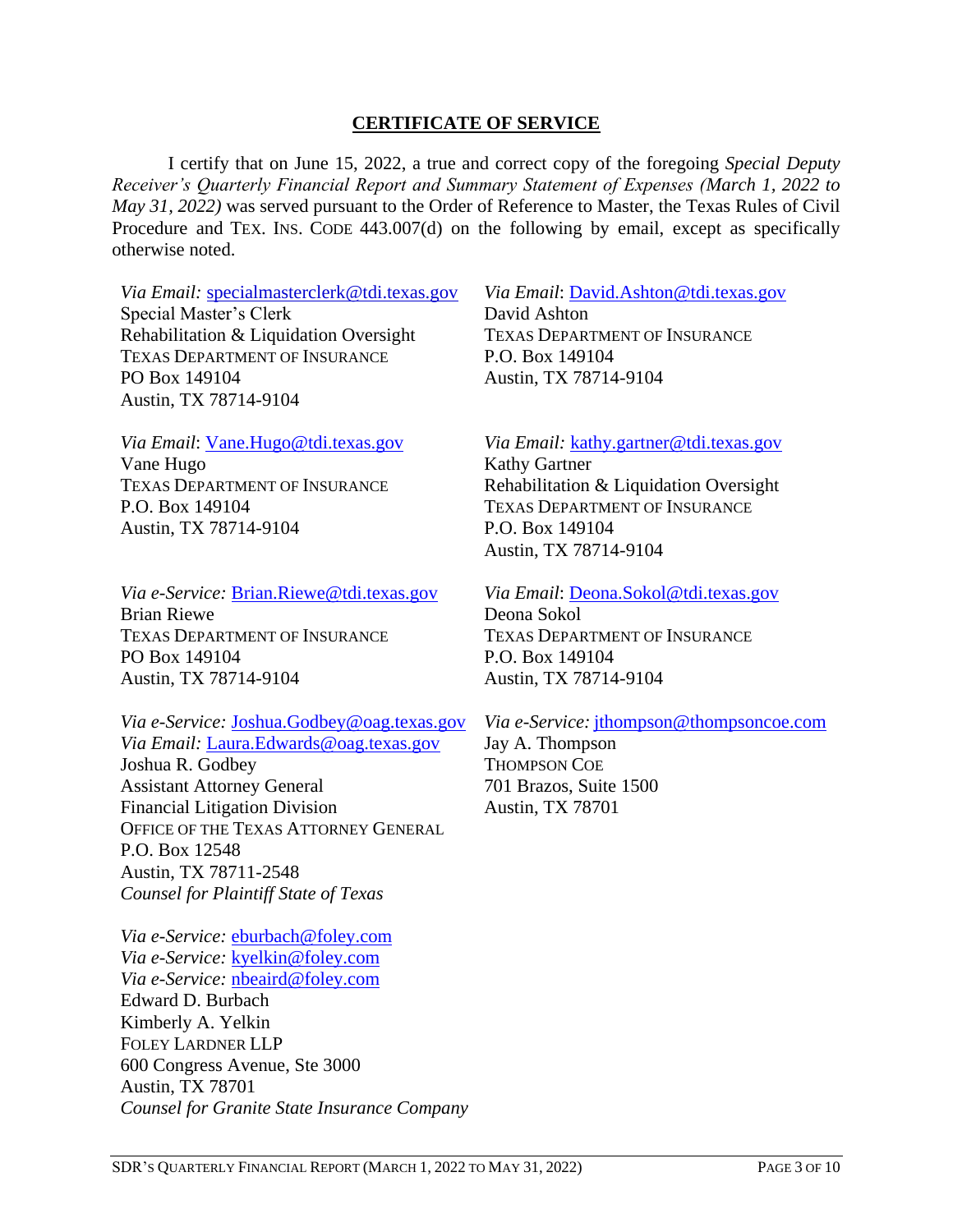### *Via Email:*

#### Ryan.Donaldson@insurance.alabama.gov

Ryan Donaldson Chief Receiver ALABAMA DEPARTMENT OF INSURANCE P.O. Box 303353 Montgomery, AL 36130-3353

#### *Via Email:* david.phifer@alaska.gov

David Phifer Chief Financial Examiner ALASKA DIVISION OF INSURANCE Robert B. Atwood Building 550 W. 7th Ave., Ste 1560 Anchorage, AK 99501-3567

# *Via Email:* LNestor@azinsurance.gov

Lori Nestor Executive Director ARIZONA INSURANCE GUARANTY FUNDS 1110 West Washington, Suite 270 Phoenix, AZ 85007

# *Via Email:* michelle.mathis@dc.gov Michelle Mathis DISTRICT OF COLOMBIA DEPARTMENT OF INSURANCE, SECURITIES AND BANKING 1050 First Street, NE, 801 Washington, DC 20002

*Via Email:* Kim.Cross@iid.iowa.gov Kim Cross IOWA INSURANCE DIVISION 330 Maple St. Des Moines, IA 50319-0065

# *Via Email:* alentine@alaiga.com

Andrea Lentine Executive Director ALABAMA INSURANCE GUARANTY ASSOCIATION 2020 Canyon Road, Suite 200 Birmingham, AL 35216

# *Via Email:* sdaniels@nadj.com

Susan Daniels Fund Administrator ALASKA INSURANCE GUARANTY ASSOCIATION C/O NORTHERN ADJUSTERS, INC. 1401 Rudakoff Circle, Suite 100 Anchorage, AK 99508

#### *Via Email:* Steve.Uhrynowycz@arkansas.gov

Steve Uhrynowycz, Deputy Receiver ARKANSAS INSURANCE DEPARTMENT ARKANSAS PROPERTY & CASUALTY GUARANTY FUND 1023 West Capitol Avenue Little Rock, AR 72201

### *Via Email:* blaw@gfms.org

Barbara Law GUARANTY FUND MANAGEMENT SERVICES One Bowdoin Square Boston, MA 02114-2916

# *Via Email:*augspurger.steven@bradshawlaw.com

Steven Augspurger General Counsel IOWA INSURANCE GUARANTY ASSOCIATION 801 Grand Avenue, Suite 3700 Des Moines, IA 50309-8004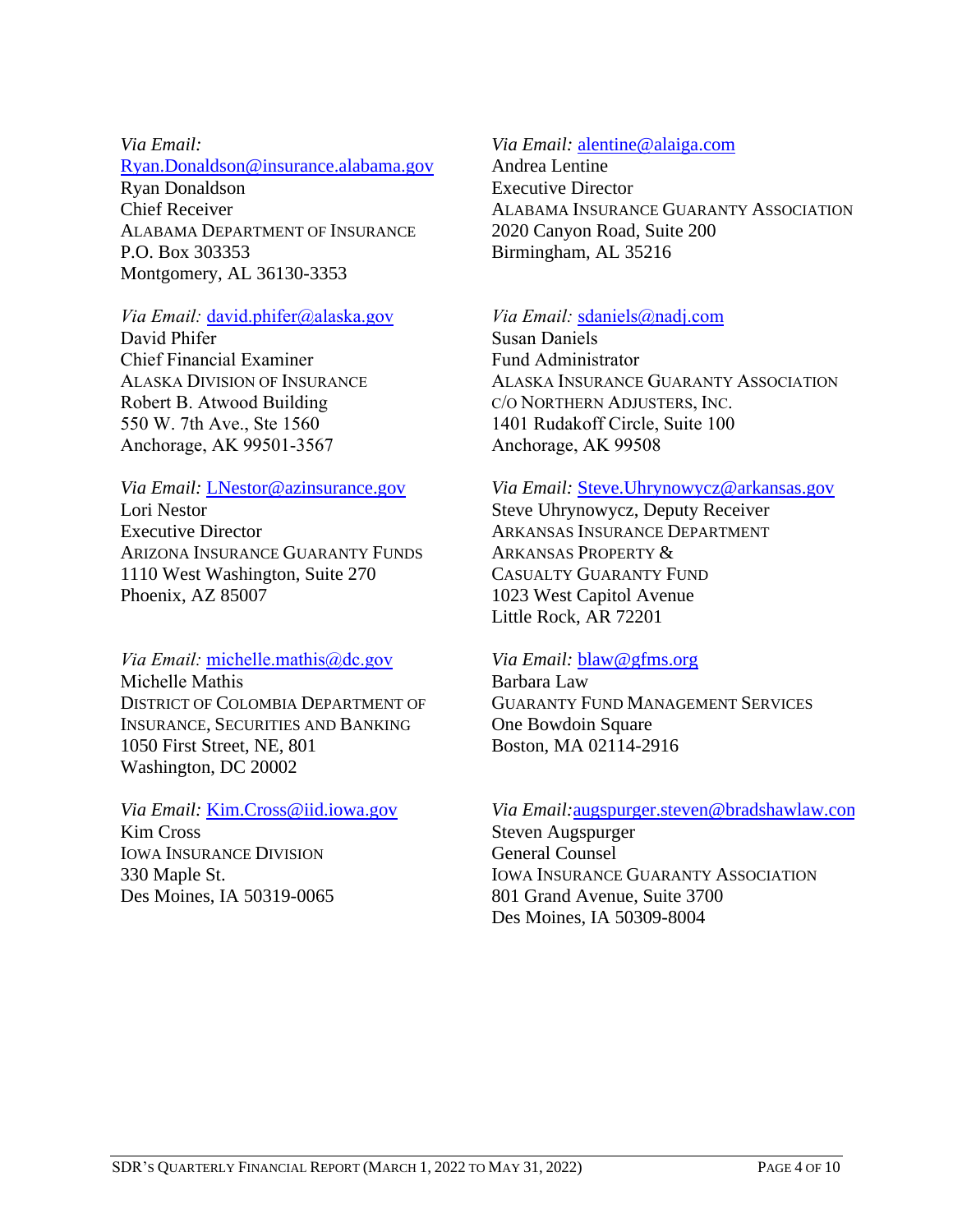#### *Via Email:* eric.fletcher@doi.idaho.gov

Eric Fletcher IDAHO DEPARTMENT OF INSURANCE P.O. Box 83720 Boise, ID 83720-0043

# *Via Email:* marcy.savage@illinois.gov Marcy Savage Assistant Deputy Director of Corporate ILLINOIS DEPARTMENT OF INSURANCE 222 Merchandise Mart Plaza, Suite 960 Chicago, IL 60654

# *Via Email:* Liz@in-solv.com

Elizabeth Lovette INDIANA DEPARTMENT OF INSURANCE 311 West Washington St. Indianapolis, IN 46204-2787

# *Via Email:* Sharron.Burton@ky.gov Sharron Burton General Counsel KENTUCKY OFFICE OF INSURANCE

215 W. Main St. Frankfort, KY 40601

# *Via Email:* walt.corey@ldi.la.gov

Walter Corey LOUISIANA DEPARTMENT OF INSURANCE P.O. Box 94214 Baton Rouge, LA 70802

### *Via Email:* lynn.beckner@maryland.gov

Lynn Beckner Chief Financial Analyst MARYLAND INSURANCE ADMINISTRATION 200 St. Paul Place, Suite 2700 Baltimore, MD 21202

# Via Email: canderson@wgfs.org

Chad Anderson President IDAHO INSURANCE GUARANTY ASSOCIATION C/O WESTERN GUARANTY FUND SERVICES 1720 S Bellaire Street, #408 Denver, WA 80222

## *Via Email:* tschotke@iigf.org

Tim Schotke Executive Director ILLINOIS INSURANCE GUARANTY FUND 150 South Wacker Drive, Suite 2970 Chicago, IL 60606

# *Via Email:* abarbera@quadassoc.org

Amanda Barbera Executive Director INDIANA INSURANCE GUARANTY ASSOCIATION 251 East Ohio Street, Suite 1070 Indianapolis, IN 46204-2143

## *Via Email:*

# scott.webster@kyinsuranceguaranty.com

A. Scott Webster Executive Director KENTUCKY INSURANCE GUARANTY ASSOCIATION 10605 Shelbyville Road, Suite 101 Louisville, KY 40223

# *Via Email:* jwells@laiga.org

John Wells Director of Operations & Logistics LOUISIANA INSURANCE GUARANTY ASSOCIATION 2142 Quail Run Drive Baton Rouge, LA 70808-4126

### *Via Email:* dprice@pcigc.com

Deborah Price, Acting President MARYLAND PROPERTY & CASUALTY INSURANCE GUARANTY CORPORATION 305 Washington Avenue, Suite 600 Towson, MD 21204-4715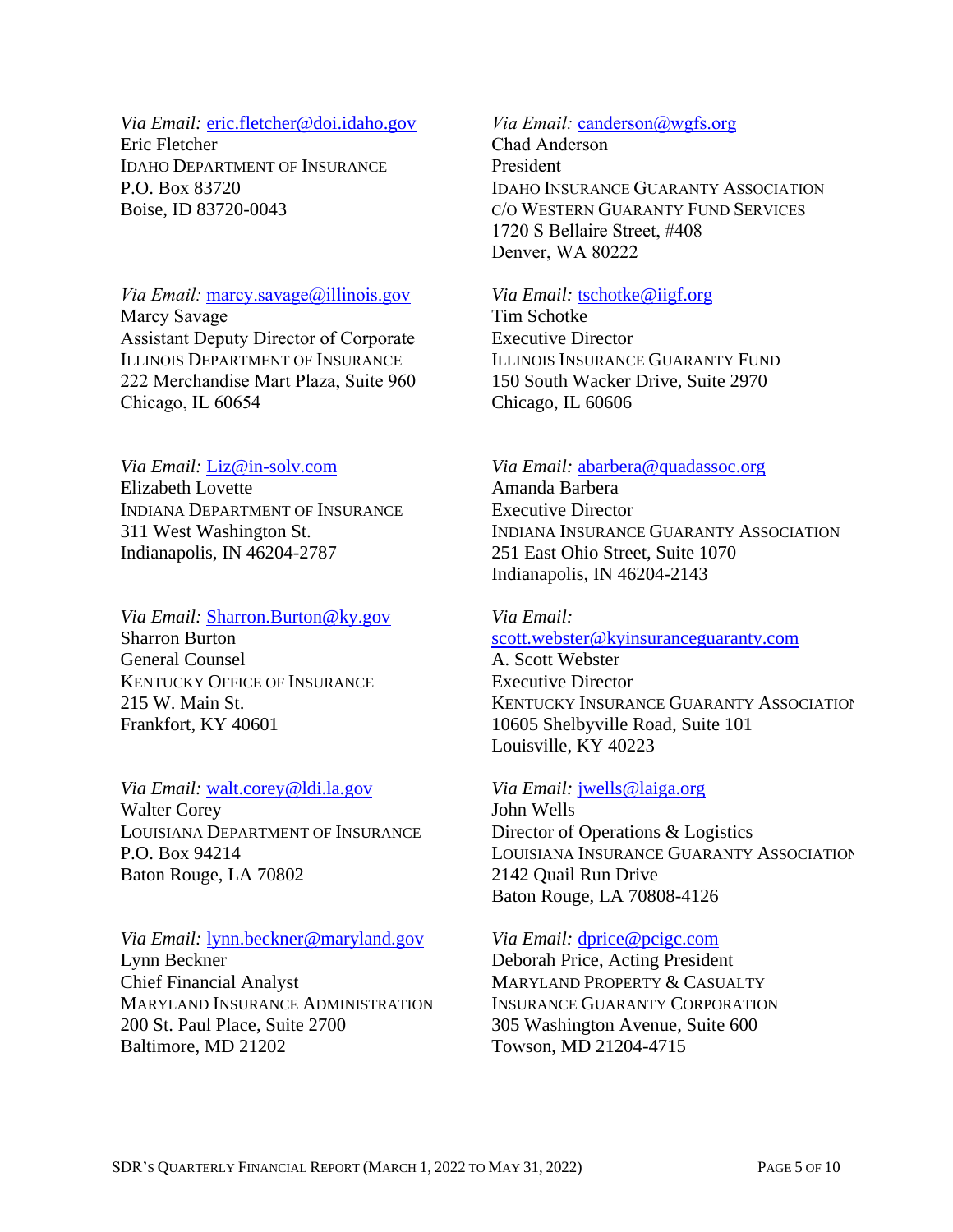### *Via Email:* shelley.forrest@insurance.mo.gov

Shelley Forrest Receivership Counsel, Legal Section MISSOURI DEPARTMENT OF INSURANCE, FINANCIAL INSTITUTIONS & PROF. **REGISTRATION** PO Box 690 Jefferson City, MO 65102-0690

## *Via Email:* donna.whitley@mid.state.ms.us

Donna Whitley MISSISSIPPI DEPARTMENT OF INSURANCE 501 North West St Jackson, MS 39201

### *Via Email:* smatthews@mt.gov

Steve Matthews Insurance Division MONTANA STATE AUDITOR'S OFFICE 840 Helena Ave. Helena, MT 59601

### *Via Email:* mattfischer@nd.gov

Matt Fischer NORTH DAKOTA INSURANCE DEPARTMENT 600 E. Boulevard Ave. Bismarck, ND 58505

*Via Email:* peg.jasa@nebraska.gov Peggy Jasa NEBRASKA DEPARTMENT OF INSURANCE 941 "O" Street, Suite 400 Lincoln, NE 68508-3639

### *Via Email:* tkopp@mo-iga.org

Tamara Kopp Executive Director MISSOURI PROPERTY & CASUALTY INSURANCE GUARANTY ASSOCIATION 994 Diamond Ridge, Suite 102 Jefferson City, MO 65109

# *Via Email:* arussell@msiga.net

Arthur Russell Executive Director MISSISSIPPI INSURANCE GUARANTY ASSOCIATION 713 South Pear Orchard Road, Ste 200 Ridgeland, MS 39157

# *Via Email:* canderson@wgfs.org

Chad Anderson President MONTANA INSURANCE GUARANTY ASSOCIATION C/O WESTERN GUARANTY FUND SERVICES 1720 S Bellaire Street, #408 Denver, WA 80222

### *Via Email:* jsc46@bis.midco.net

Jeffry J. Cahill Managing Secretary NORTH DAKOTA INSURANCE GUARANTY **ASSOCIATION** P.O. Box 2634 Bismarck, ND 58502-2634

### *Via Email:* ldf3436p@aol.com

L. Dean Fletcher Administrator NEBRASKA PROPERTY & LIABILITY INSURANCE GUARANTY ASSOCIATION P.O. Box 57006, Station C Lincoln, NE 68505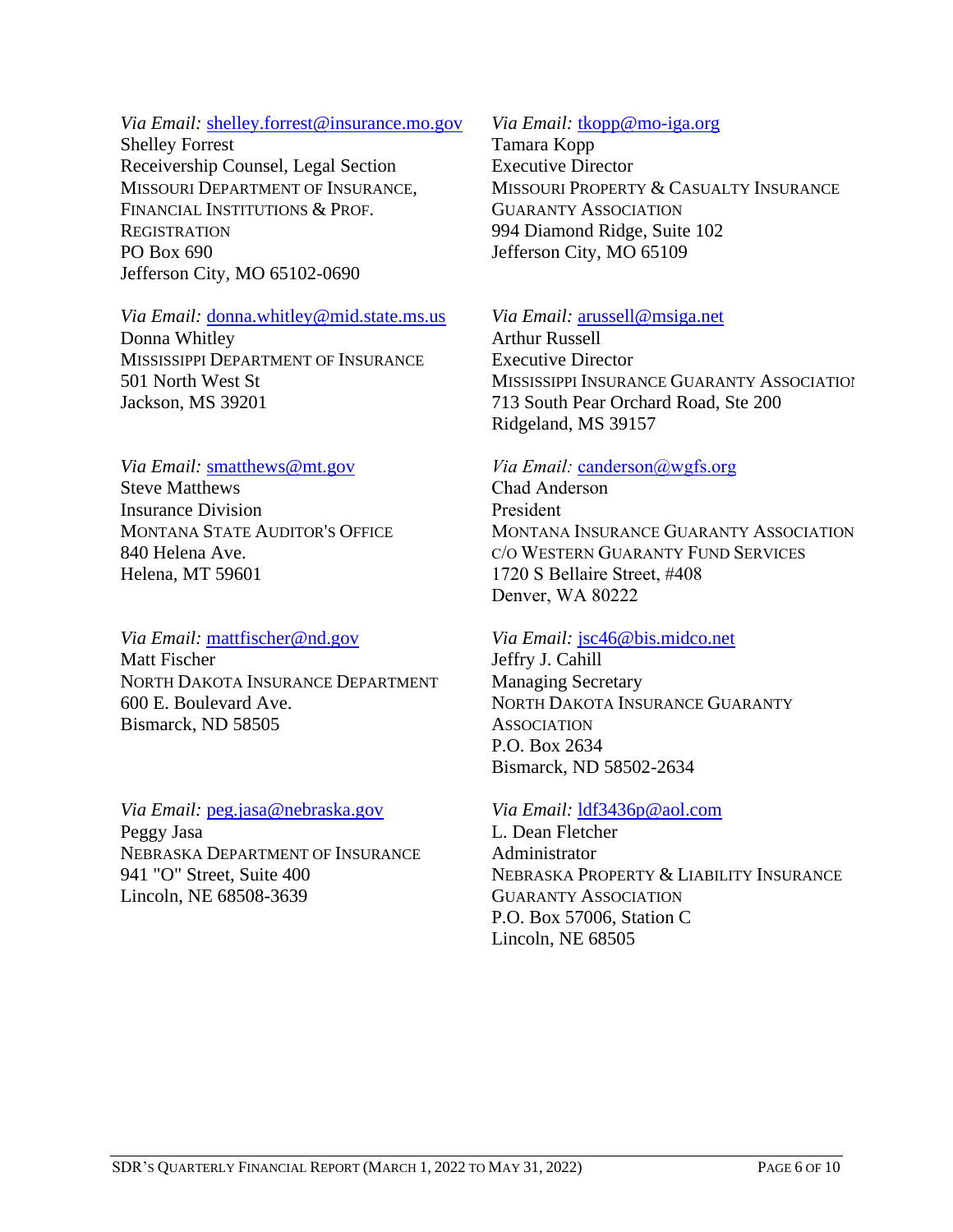#### *Via Email:* mickey.vancuren@state.nm.us

Mickey VanCuren Deputy Superintendent NEW MEXICO INSURANCE DIVISION P.O. Box 1269 Santa Fe, NM 87504-1269

*Via Email:* finances@doi.nv.gov NEVADA DIVISION OF INSURANCE 1818 E. College Pkwy., Suite 103 Carson City, NV 89706

*Via Email:* kelley.callahan@oid.ok.gov Kelley Callahan Asst. General Counsel OKLAHOMA DEPARTMENT OF INSURANCE 2401 N.W. 23rd, Suite 28 Oklahoma City, OK 73152-3408

*Via Email:* ryan.w.keeling@oregon.gov Ryan Keeling Manager/Chief Examiner OREGON DIVISION OF INSURANCE PO Box 14480 Salem, OR 97309-0405

# *Via Email:* c-cmcdonal@pa.gov

Crystal McDonald Liquidations Project Dir. PENNSYLVANIA DEPARTMENT OF INSURANCE 901 North 7th Street Harrisburg, PA 17102

# *Via Email:* debbiel@integriongroup.com

*Via Email:* sharil@integriongroup.com Debbie Luera Executive Director Shari Lucero NEW MEXICO INSURANCE GUARANTY ASSOCIATION / INTEGRION GROUP P.O. Box 27815 Albuquerque, NM 87125

# *Via Email:* bgilbert@niga-pc.org

Bruce W. Gilbert Executive Director NEVADA INSURANCE GUARANTY ASSOCIATION 3821 West Charleston Boulevard, Suite 100 Las Vegas, NV 89102-1859

# *Via Email:* jcannon@opciga.org

Jesica Cannon Accounting Administrator OKLAHOMA PROPERTY & CASUALTY INSURANCE GUARANTY ASSOCIATION 2601 Northwest Expressway, Suite 330E Oklahoma City, OK 73112

### *Via Email:* cbazant@oregoniga.org

Cathy Braughton-Bazant Administrator OREGON INSURANCE GUARANTY ASSOCIATION 10700 Southwest Beaverton Hwy, Suite 426 Beaverton, OR 97005

### *Via Email:* rbauso@ppciga.org

Raymond Bauso Executive Director PENNSYLVANIA PROPERTY & CASUALTY INSURANCE GUARANTY ASSOCIATION One Penn Center, Suite 1850 1617 John F. Kennedy Boulevard Philadelphia, PA 19103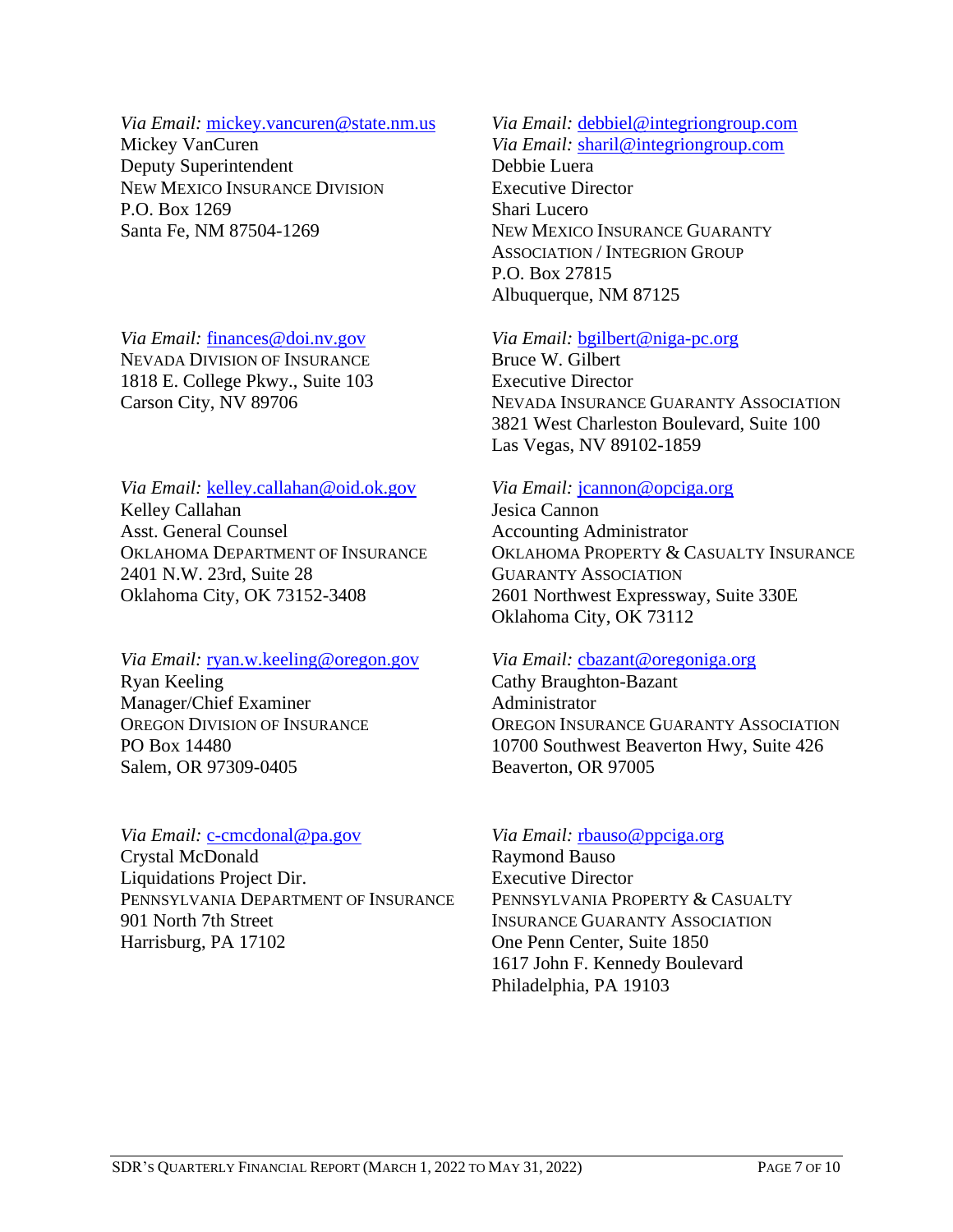#### *Via Email:* Johanna.Nickelson@state.sd.us

Johanna Nickelson SOUTH DAKOTA DIVISION OF INSURANCE 445 East Capitol Avenue Pierre, SD 57501

# *Via Email:* bill.huddleston@tn.gov Bill Huddleston Insurance Division TENNESSEE DEPARTMENT OF COMMERCE AND INSURANCE 500 James Robertson Pkwy., 4th Fl. Nashville, TN 37243

#### *Via Email*: AWalker@tpciga.org

*Via Email:* Slang@tpciga.org Amber A. Walker Sara Lang TEXAS PROPERTY CASUALTY INSURANCE GUARANTY ASSOCIATION 9120 Burnet Road Austin, TX 78758

### *Via Email:* MelanieA@oic.wa.gov

Melanie Anderson Acting Deputy Deputy Commissioner WASHINGTON OFFICE-INS COMMISSIONER 5000 Capitol Boulevard Tumwater, WA 98501

# *Via Email:* marysue.gilardi@wisconsin.gov Mary Sue Gilardi WISCONSIN OFFICE OF THE INSURANCE **COMMISSIONER** P.O. Box 7873 Madison, WI 53707-7873

### *Via Email:* eevans@ehhlawyers.com

Edwin F. Evans SOUTH DAKOTA PROPERTY & CASUALTY INSURANCE GUARANTY ASSOCIATION EVANS, HAIGH & HINTON, LLP P.O. Box 1030 Sioux Falls, SD 57101-1030

#### *Via Email:* knations@tiga.net

Kerry Nations Administrator TENNESSEE INSURANCE GUARANTY ASSOCIATION 3100 West End Avenue, Suite 670 Nashville, TN 37203

### *Via Email:* aevans@tpciga.org

Annette Evans, CPCU, CLU, ChFC Claims Director TEXAS PROPERTY CASUALTY INSURANCE GUARANTY ASSOCIATION 9120 Burnet Road Austin, TX 78758

### *Via Email:* canderson@wgfs.org

Chad Anderson WASHINGTON INSURANCE GUARANTY ASSOC. C/O WESTERN GUARANTY FUND SERVICES 1720 S Bellaire Street, #408 Denver, WA 80222

### *Via Email:* allan@wisf-madison.org

Allan Patek Executive Director WISCONSIN INSURANCE SECURITY FUND 2820 Walton Commons West, Suite 135 Madison, WI 53718-6797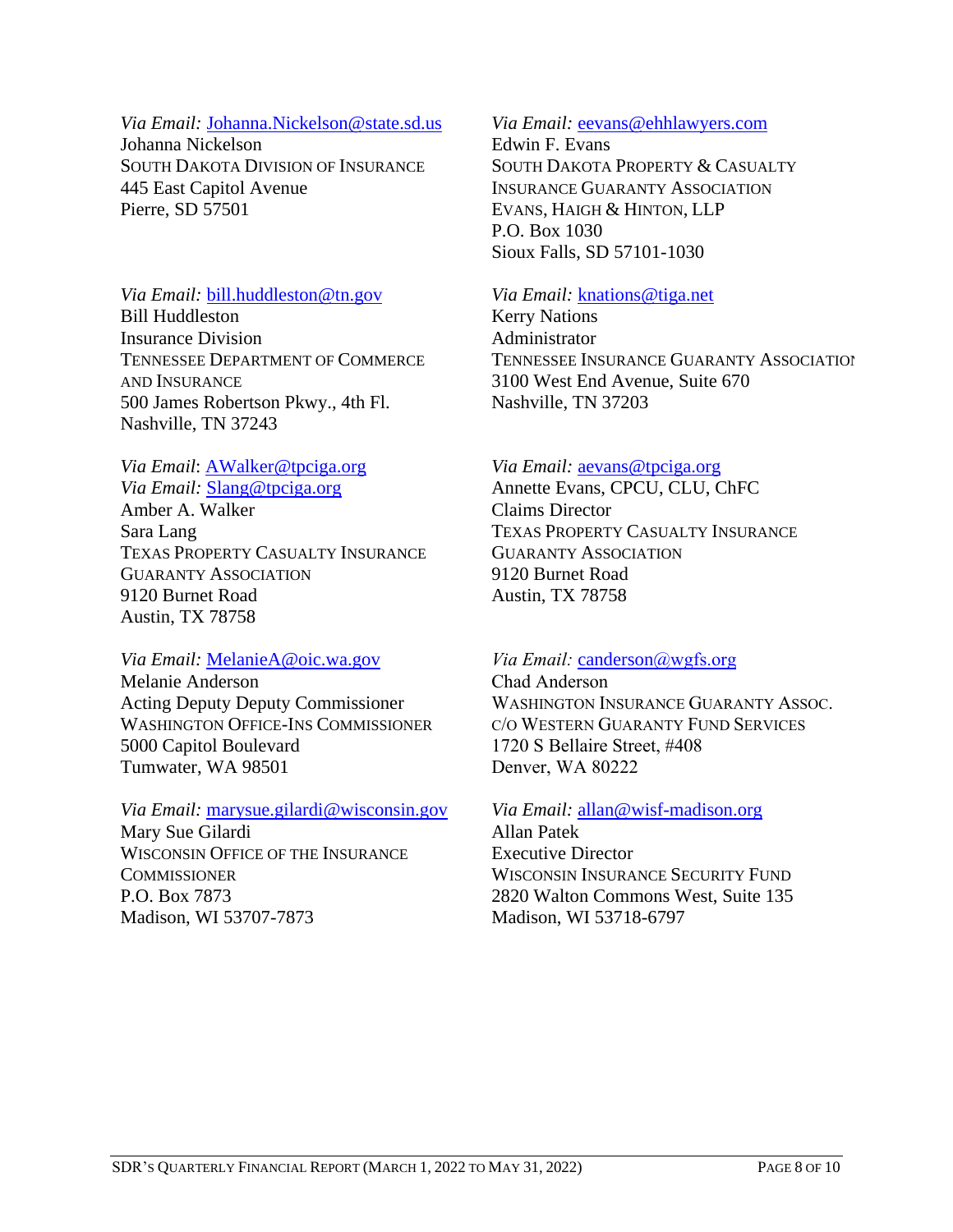### *Via Email:* jamie.o.taylor@wv.gov

Jamie Taylor WEST VIRGINIA INSURANCE COMMISSION P.O. Box 50540 Charleston, WV 25305-0540

*Via Email:* jblatt@ncigf.org John Blatt THE NATIONAL CONFERENCE OF INSURANCE GUARANTY FUNDS 300 North Meridian St., Suite 1020 Indianapolis, IN 46204

*Via First Class Mail* INTERNAL REVENUE SERVICE Special Procedures Branch 300 East 8th Street, Suite 352 Mail Stop 5026AUS Austin, TX 78701

*Via Email:* hancock@amhfirm.com *Via Email:* wallace@amhfirm.com Julia Hancock Tonya Wallace, Financial Director ANDERSON, MURPHY & HOPKINS 400 W. Capitol Avenue, Suite 2400 Little Rock, AR 72201

#### *Via Email:* pmc@madisonlaw.com

Paul M. Cash MADISON, MROZ, STEINMAN & DEKLEVA, P.A. 201 3rd Street NW, Suite 1600 Albuquerque, NM 87102

*Via Email:* mail@holealvarez.com Ronald G. Hole HOLE & ALVAREZ, LLP

Water Tower Centre 612 W. Nolana, Suite 370 McAllen, TX 78504

# *Via Email:* sonni.peterson@ohioga.org

Sonni Peterson President WEST VIRGINIA INSURANCE GUARANTY **ASSOCIATION** 5005 Horizons Drive, Suite 200 Columbus, OH 46220

*Via First Class Mail* INTERNAL REVENUE SERVICE Centralized Insolvency Operation P.O. Box 7346 Philadelphia, PA 19101-7346

# *Via e-Service:* anthony@icenoglefirm.com

Anthony Icenogle ICENOGLE & BOGGINS, P.L.L.C. 6907 N. Capital of Texas Hwy., Ste 220 Austin, Texas 78731 *Counsel for Shareholders*

*Via Email:* mroth@eichhorn-law.com Michael Roth EICHHORN & EICHHORN, LLP 9101 North Wesleyan Road, Ste 401 Indianapolis, IN 46268

*Via Email:* kwildenfels@bluewilliams.com Karen Wildenfels BLUE WILLIAMS, LLP 3421 North Causeway Blvd. Metairie, LA 70002

*Via Email:* pamstutz@scottdoug.com

Paige Arnette Amstutz SCOTT, DOUGLASS & MCCONNICO, LLP 303 Colorado Street, Suite 2400 Austin, TX 78701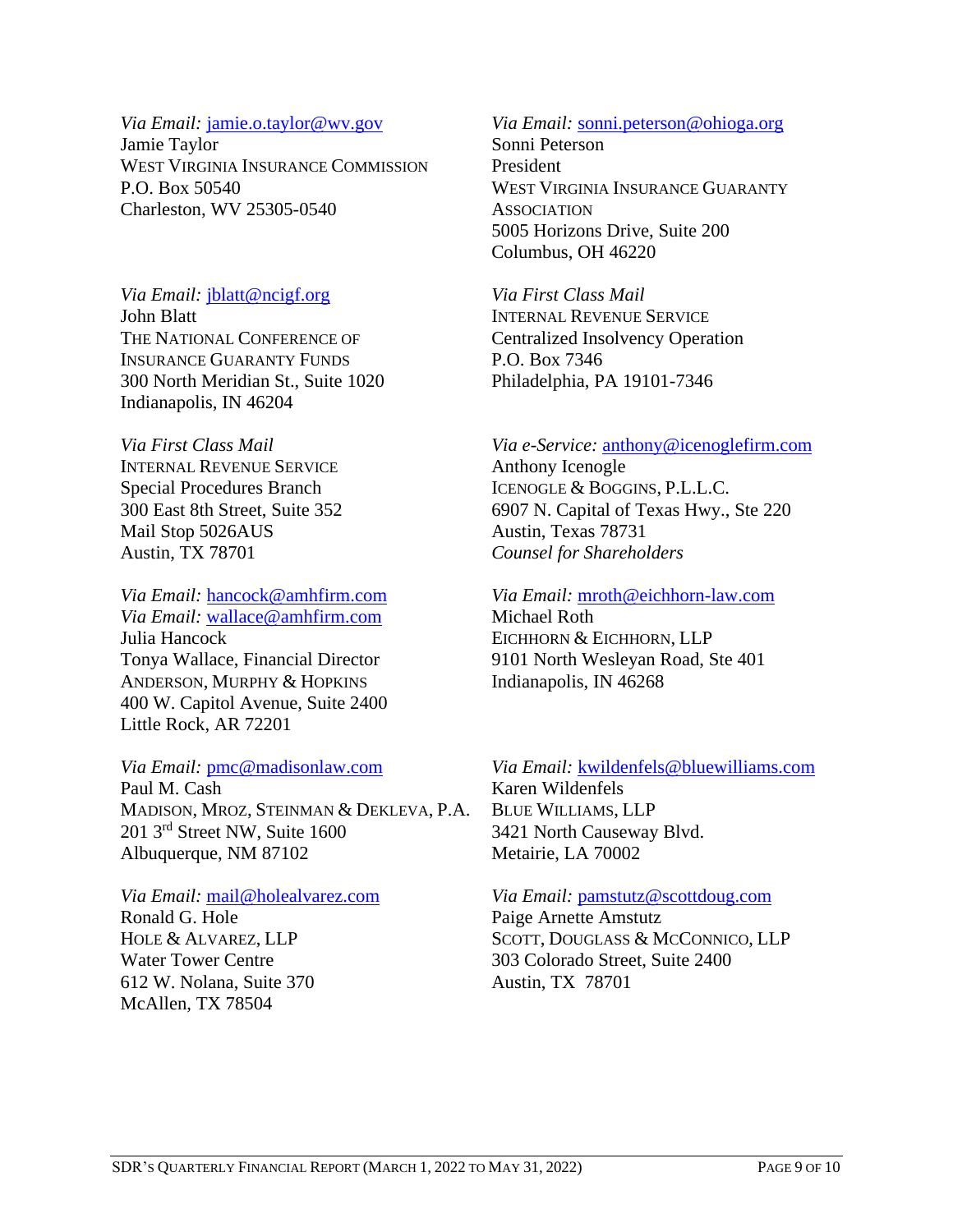*Via Email:* chris@getclawfirm.com

*Via Email:* sherra@getclawfirm.com Chris Tardio GIDEON, ESSARY TARDIO & CARTER, PLC 315 Deaderick Street, Ste 1100 Nashville, TN 37238

*Via Email:* swoodley@grgpc.com Stephen R. Woodley GRAY, RITTER & GRAHAM, P.C. 701 Market Street, Suite 800 St. Louis, Missouri 63101

*Via Email:* mgrumley@kentuckylawyers.com *Via Email:* acain@kentuckylawyers.com Miller Grumley Adrienne Cain BRADLEY, FREED & GRUMLEY, P.S.C 1634 Broadway Paducah, KY 42002

#### *Via Email:* elilly@shumanlaw.com

Emily Lilly SHUMAN, MCCUSKEY & SLICER, PLLC Suite 200, 1411 Virginia Street, East Post Office Box 3953 Charleston, WV 25339

*Via Email:* bmalkmus@malkmuslaw.com Brian Malkmus MALKMUS LAW FIRM 305 Park Central W Springfield, MO 65806

*Via Email:* rjones@flahertylegal.com

Richard D. Jones, Esquire FLAHERTY SENSABAUGH BONASSO 200 Capitol Street Charleston, WV 25301

*/s/ Greg Pierce*

Gregory A. Pierce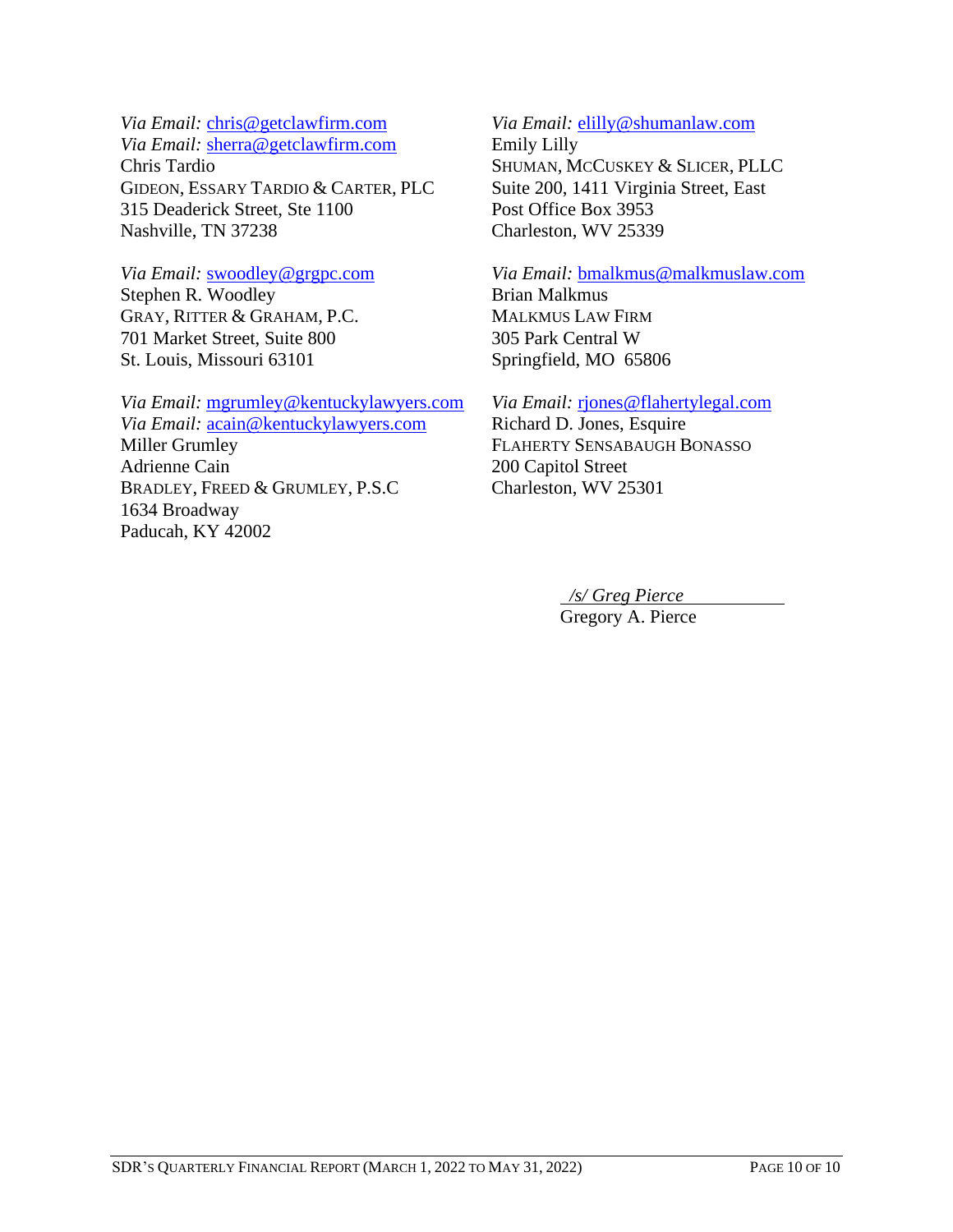#### **Capson Physicians Insurance Company Statement of Expenses**

#### **For Period Ending 05/31/22**

|                                        | Total<br>Mar     | Total<br>April | Total<br>May   | Total<br>Quarter |
|----------------------------------------|------------------|----------------|----------------|------------------|
| <b>SDR</b>                             |                  |                |                |                  |
|                                        |                  |                |                |                  |
| Cantilo & Bennett, LLP                 |                  |                |                |                  |
| Partner/Attorney                       | 19,800.00        | 14,608.00      | 34,452.00      | 68,860.00        |
| Partner/Attorney                       | 13,838.00        | 11,242.00      | 17,072.00      | 42,152.00        |
| Partner/Attorney                       | 154.00           | 308.00         | 132.00         | 594.00           |
| Associate                              | 14,467.00        | 7,667.00       | 21,250.00      | 43,384.00        |
| Associate                              | 1,904.00         | 1,156.00       | 9,843.00       | 12,903.00        |
| Associate                              | 0.00             | 1,615.00       | 1,445.00       | 3,060.00         |
| Expenses                               | 11.13            | 0.00           | 615.09         | 626.22           |
| <b>Total SDR Billing</b>               | 50,174.13        | 36,596.00      | 84,809.09      | 171,579.22       |
| <b>SDR Subcontractors - Legal</b>      |                  |                |                |                  |
|                                        |                  |                |                |                  |
| <b>Inquest Resources</b>               |                  |                |                |                  |
| Paralegal<br>Receivership Specialist I | 144.00<br>104.00 | 72.00<br>96.00 | 168.00<br>0.00 | 384.00<br>200.00 |
| Receivership Specialist II             | 60.00            | 25.00          | 40.00          | 125.00           |
| Receivership Specialist II/Travel      | 0.00             | 0.00           | 12.50          | 12.50            |
| <b>Expenses</b>                        | 0.00             | 0.00           | 15.16          | 15.16            |
| <b>Total Billing</b>                   | 308.00           | 193.00         | 235.66         | 736.66           |
|                                        |                  |                |                |                  |
| Greg Pierce-Attorney at Law            |                  |                |                |                  |
| Attorney                               | 3,725.00         | 3.725.00       | 1,775.00       | 9,225.00         |
| Expenses                               | 3.33             | 0.00           | 0.00           | 3.33             |
| <b>Total Billing</b>                   | 3,728.33         | 3,725.00       | 1,775.00       | 9,228.33         |
| <b>Total Legal Subcontractors</b>      | 4,036.33         | 3,918.00       | 2,010.66       | 9,964.99         |
| <b>SDR Subcontractors - Other</b>      |                  |                |                |                  |
|                                        |                  |                |                |                  |
| Petrosewicz & Company, Inc.            |                  |                |                |                  |
| Accountant-Principal/ C.P.A.           | 738.00           | 594.00         | 918.00         | 2,250.00         |
| <b>Staff Accountant</b>                | 1,407.00         | 1,123.50       | 1,386.00       | 3,916.50         |
| <b>Staff Accountant</b>                | 0.00             | 0.00           | 52.50          | 52.50            |
| <b>Expenses</b>                        | 23.61            | 9.60           | 58.77          | 91.98            |
| <b>Total Billing</b>                   | 2,168.61         | 1,727.10       | 2,415.27       | 6,310.98         |
|                                        |                  |                |                |                  |
| <b>EMKAY Associates</b>                |                  |                |                |                  |
| Claims and IT                          | 1,738.50         | 836.00         | 779.00         | 3,353.50         |
| <b>Expenses</b>                        | 0.00             | 0.00           | 0.00           | 0.00             |
| <b>Total Billing</b>                   | 1,738.50         | 836.00         | 779.00         | 3,353.50         |
| <b>Milford Consulting</b>              |                  |                |                |                  |
| Receivership Specialist I              | 8,148.00         | 9,450.00       | 3,584.00       | 21,182.00        |
| Reinsurance Specialist                 | 2,637.50         | 7,175.00       | 4,737.50       | 14,550.00        |
| Receivership Specialist III            | 3,006.00         | 5,301.00       | 1,638.00       | 9,945.00         |
| Receivership Specialist II             | 724.50           | 1,219.00       | 494.50         | 2,438.00         |
| Receivership Specialist III            | 1,791.00         | 2,844.00       | 1,017.00       | 5,652.00         |
| <b>IT Specialist</b>                   | 997.50           | 1,757.50       | 988.00         | 3,743.00         |
| Expenses                               | 56.76            | 56.41          | 56.41          | 169.58           |
|                                        | 17,361.26        | 27,802.91      | 12,515.41      | 57,679.58        |
| <b>Total Other SDR Subcontractors</b>  | 21,268.37        | 30,366.01      | 15,709.68      | 67,344.06        |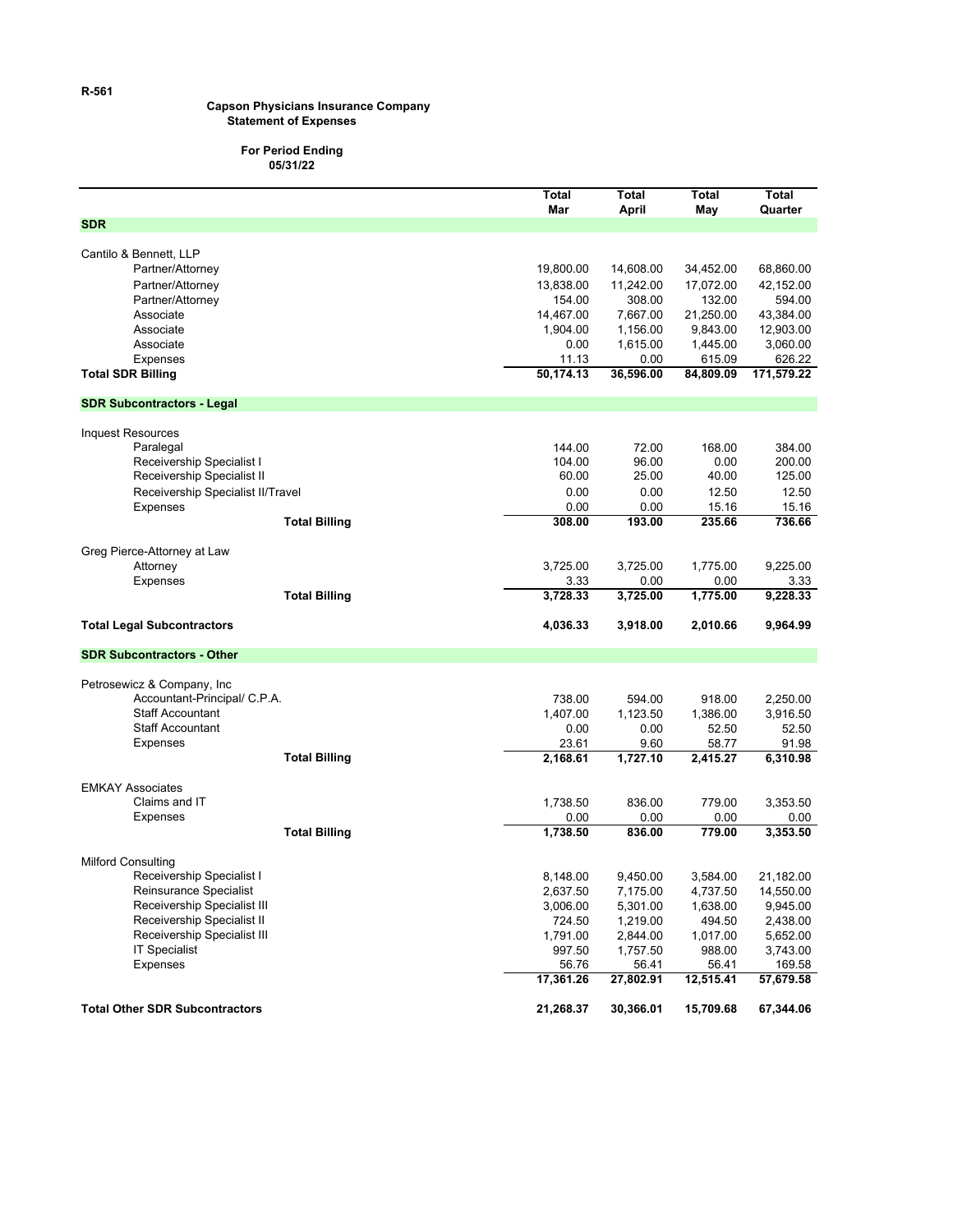#### **Capson Physicians Insurance Company Statement of Expenses**

#### **For Period Ending 05/31/22**

|                                                             | Total<br>Mar | Total<br>April | Total<br>May | Total<br>Quarter |
|-------------------------------------------------------------|--------------|----------------|--------------|------------------|
| <b>Receivership Service Providers</b>                       |              |                |              |                  |
|                                                             |              |                |              |                  |
| Echo Ridge Partners iCat Maintenance                        | 2,083.00     | 2.083.00       | 2,083.00     | 6.249.00         |
| <b>MylTpros</b>                                             | 4.031.94     | 4.031.96       | 4.031.96     | 12.095.86        |
| Rackspace-Email service                                     | 324.49       | 324.49         | 324.49       | 973.47           |
| Inventory/Moving/Storage-Safesite                           | 85.00        | 85.00          | 85.00        | 255.00           |
| Pay Pal Charges-Verification receipts                       | 41.55        | 15.92          | 51.74        | 109.21           |
| <b>Chase Bank Operating Fees</b>                            | 160.39       | 160.37         | 160.38       | 481.14           |
| <b>Operating Account Bank Fees</b>                          | 15.00        | 60.00          | 75.00        | 150.00           |
| Texas Treasury-Non Restricted                               | 0.00         | 0.00           | 425.39       | 425.39           |
| <b>Total Other</b>                                          | 6,741.37     | 6,760.74       | 7,236.96     | 20,739.07        |
| <b>Sub-Total SDR, Subcontractor &amp; Provider Expenses</b> |              |                |              |                  |
|                                                             |              |                |              |                  |
| <b>Sub-Total SDR, Subcontractor &amp; Provider Expenses</b> | 82,220.20    | 77,640.75      | 109.766.39   | 269.627.34       |
| <b>Liquidation Oversight Allocation</b>                     |              |                |              |                  |
| <b>RLO Allocation</b>                                       | 5.473.69     | 4,476.43       | 5,210.89     | 15,161.01        |
| Special Master's Fees                                       | 0.00         | 0.00           | 149.07       | 149.07           |
| <b>Total RLO &amp; SM Expense</b>                           | 5,473.69     | 4,476.43       | 5,359.96     | 15,310.08        |
| <b>Total Expenses</b>                                       | 87,693.89    | 82,117.18      | 115,126.35   | 284,937.42       |

**R-561**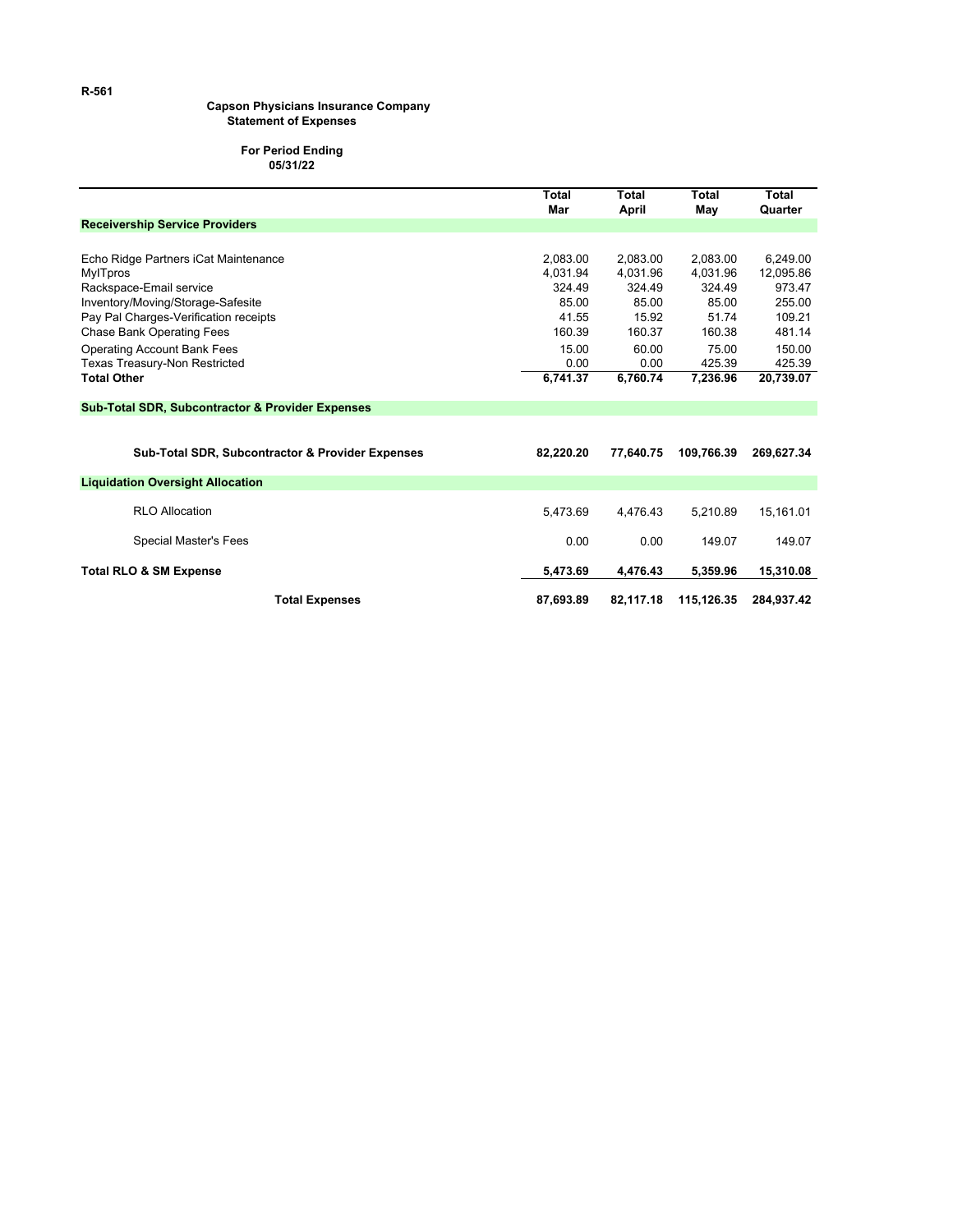#### **R-561 Capson Physicians Insurance Company Statement of Net Assets**

#### **For the Period Ending 05/31/22**

**Line 05/31/22**

| <b>Cash</b>         |                                                                                                                                                 |            |  |  |  |  |
|---------------------|-------------------------------------------------------------------------------------------------------------------------------------------------|------------|--|--|--|--|
|                     | 1ICash                                                                                                                                          |            |  |  |  |  |
|                     | <b>Cash - Unrestricted</b>                                                                                                                      | 4,448,768  |  |  |  |  |
|                     | <b>APF Funds (Loan proceeds)</b>                                                                                                                |            |  |  |  |  |
| Investments         |                                                                                                                                                 |            |  |  |  |  |
|                     | 2 Short-Tem Investments                                                                                                                         |            |  |  |  |  |
|                     | 3 Bonds                                                                                                                                         |            |  |  |  |  |
|                     | 4 Stocks - Preferred & Common                                                                                                                   |            |  |  |  |  |
|                     | 5 Investments in Subsidiaries, Controlled or Affiliated Entities                                                                                |            |  |  |  |  |
|                     | 6 Mortgage Loans                                                                                                                                |            |  |  |  |  |
|                     | <b>7</b> Real Estate                                                                                                                            |            |  |  |  |  |
|                     | 8 Policy Loans                                                                                                                                  |            |  |  |  |  |
|                     | 9 Other Invested Assets                                                                                                                         |            |  |  |  |  |
|                     | <b>Restricted Assets</b>                                                                                                                        |            |  |  |  |  |
|                     | 10 Statutory Deposits                                                                                                                           |            |  |  |  |  |
|                     | 11 Funds held by or deposited with Reinsured Companies                                                                                          |            |  |  |  |  |
|                     | 12 Restricted - Other                                                                                                                           |            |  |  |  |  |
|                     | Funds Held for Others - Granite State Insurance Co (Draw Down on LOC)<br>Funds Held for Others - Texas Treasury Acct-Granite State Insurance Co |            |  |  |  |  |
|                     | Funds Held for Others - PCF Surcharge Refunds                                                                                                   | 23,354     |  |  |  |  |
|                     | <b>Reinsurance Receivable</b>                                                                                                                   |            |  |  |  |  |
|                     | 13 Reinsurance Recoverables on Paid Losses & LAE (net of allowance)                                                                             | 0          |  |  |  |  |
|                     | 14 Reinsurance Recoverables on Unpaid Losses & LAE (net of allowance)                                                                           | $\Omega$   |  |  |  |  |
|                     | 15 Reinsurance Recoverables on UEP & Contingent Commissions                                                                                     |            |  |  |  |  |
|                     | <b>Other Receivables</b>                                                                                                                        |            |  |  |  |  |
|                     | 16 Salvage & Subrogation Recoveries                                                                                                             |            |  |  |  |  |
|                     | 17 Premiums Due from Agents & Policyholders                                                                                                     | 0          |  |  |  |  |
|                     | 18 Receivable from Parents, Subsidiaries & Affiliates-Agents Balances                                                                           |            |  |  |  |  |
|                     | 19 Receivable from Guaranty Associations - Early Access Payments                                                                                | 6,939,545  |  |  |  |  |
|                     | 20 Other Receivables                                                                                                                            |            |  |  |  |  |
|                     | Due from Ag Workers-Charter Sale                                                                                                                |            |  |  |  |  |
|                     | Eshares Inc-Unauthorized Debit to be reimbursed                                                                                                 |            |  |  |  |  |
| <b>Other Assets</b> |                                                                                                                                                 |            |  |  |  |  |
|                     | <b>21 FF&amp;E</b>                                                                                                                              |            |  |  |  |  |
|                     | 22 Other Assets                                                                                                                                 | 4,534      |  |  |  |  |
|                     |                                                                                                                                                 |            |  |  |  |  |
|                     |                                                                                                                                                 |            |  |  |  |  |
|                     | <b>Total Assets</b>                                                                                                                             | 11,416,201 |  |  |  |  |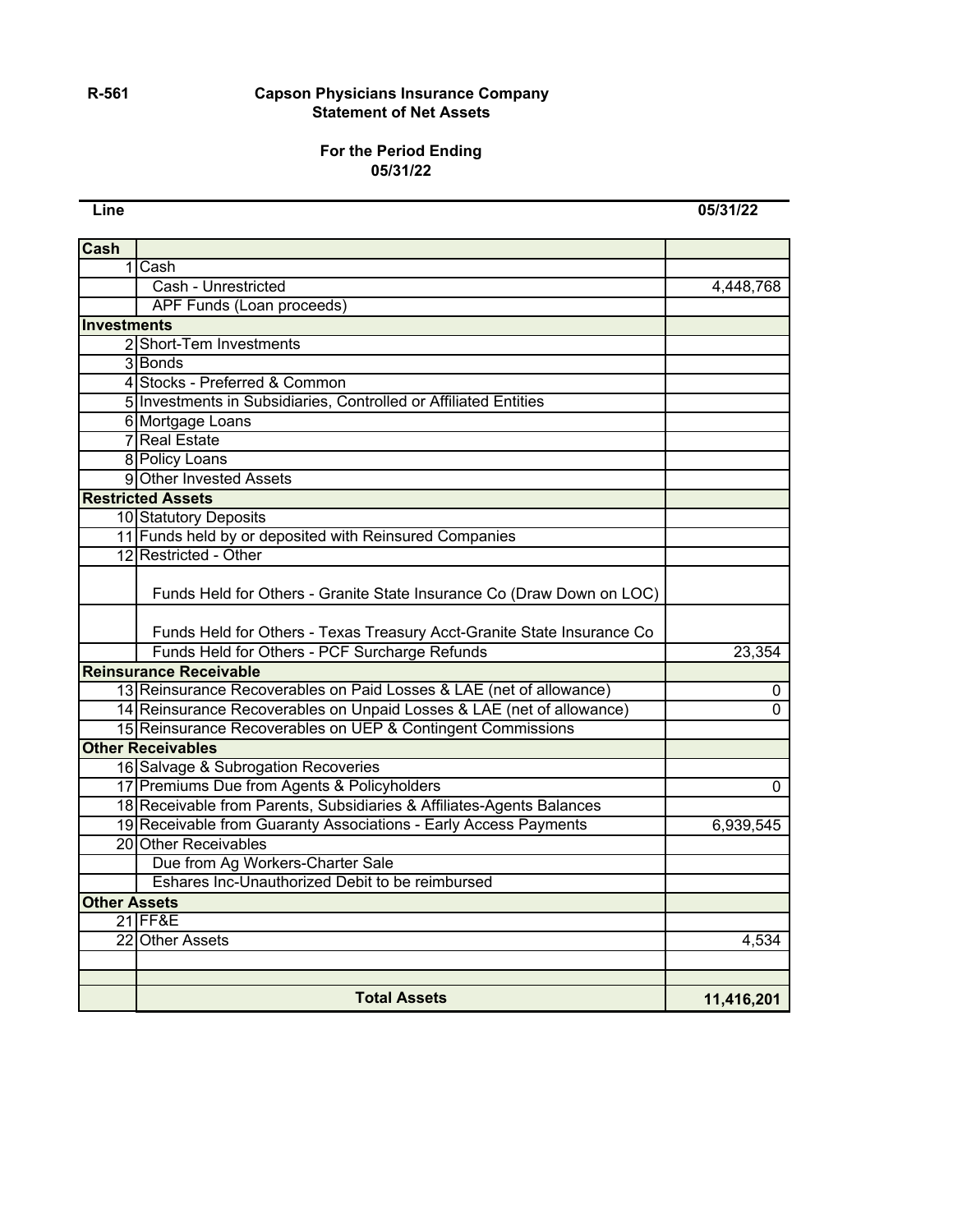#### **R-561 Capson Physicians Insurance Company Statement of Net Assets**

#### **For the Period Ending 05/31/22**

| <b>NOTES</b>                                                                            |                          |
|-----------------------------------------------------------------------------------------|--------------------------|
| Ref No.<br>13 Reinsurance Recoverables on Paid Losses<br>Allowance for Uncollectible    | 141,115<br>(141,115)     |
| <b>Net Amount</b>                                                                       |                          |
| 14 Reinsurance Recoverables on Unpaid Losses & LAE-Gross<br>Allowance for Uncollectible | 5,590,723<br>(5,590,723) |
| <b>Net Amount</b>                                                                       |                          |
| 17 Premiums Receivable                                                                  | 66,665                   |
| Amounts Due From Agents-Unearned Commissions<br>Allowance for Uncollectible             | 2,421<br>(69,086)        |
| <b>Net Amount</b>                                                                       |                          |
| 22 Other Assets are as follows:                                                         |                          |
| <b>Prepaid Expenses</b>                                                                 | 140,650                  |
| Allowance for Uncollectible Amounts<br>Policy Admin Software                            | (140, 650)<br>60,124     |
| Allowance for Uncollectible Amounts                                                     | (60, 124)                |
| New Mexico Ancillary Receiver Gross                                                     | 80,000                   |
| Allowance for Uncollectible                                                             | (80,000)                 |
| <b>Oregon Ancillary Receiver Gross</b>                                                  | 424,250                  |
| Allowance for Uncollectible                                                             | (424, 250)               |
| <b>Guaranty Fund Assessment</b>                                                         | 4,534                    |
| Total                                                                                   | 4,534                    |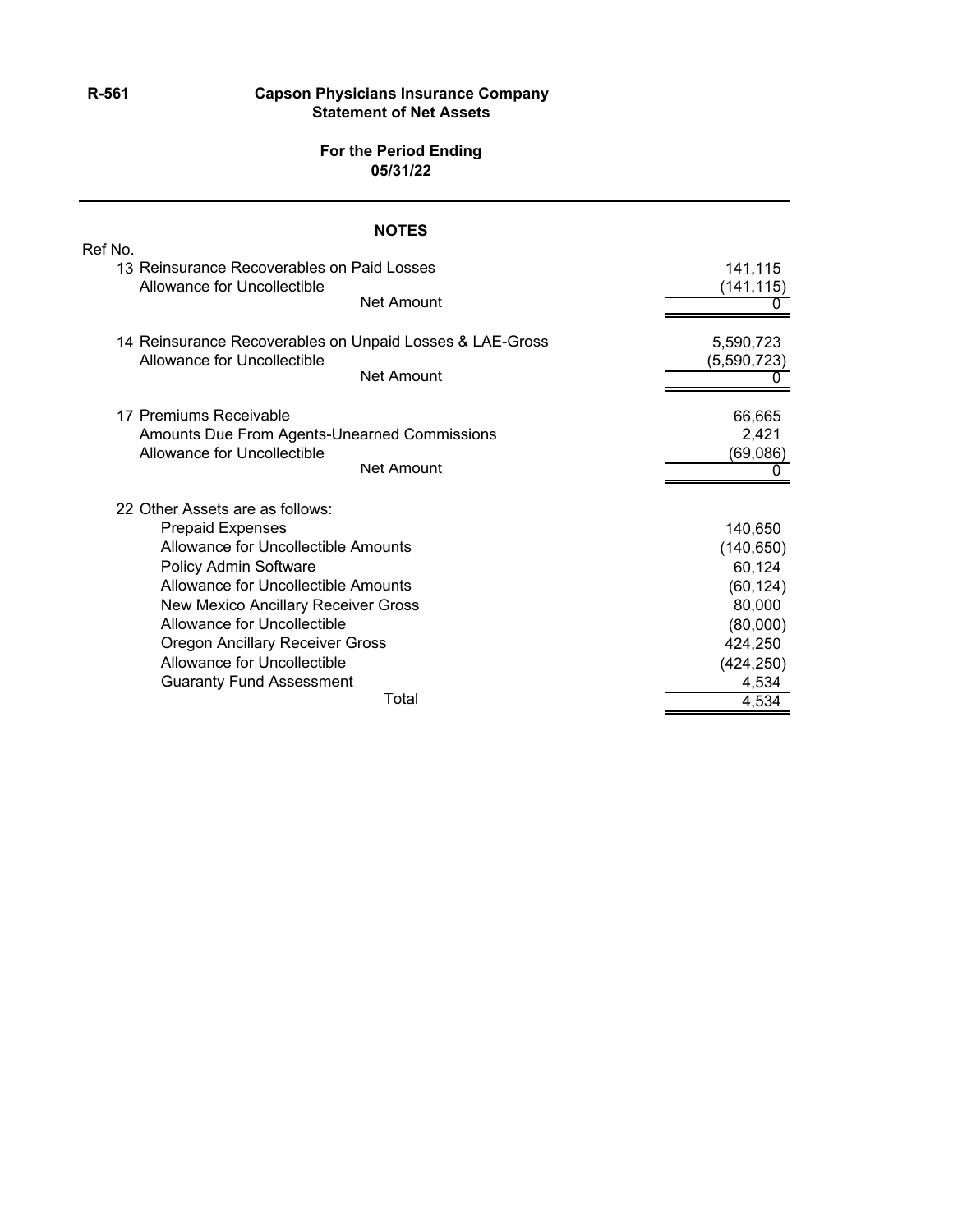#### **R-561 Capson Physicians Insurance Company Changes in Net Assets for the Quarter Ending**

#### **5/31/2022**

| Line                |                                                                     | 02/28/22       | 05/31/22     | Change         |
|---------------------|---------------------------------------------------------------------|----------------|--------------|----------------|
| <b>Cash</b>         |                                                                     |                |              |                |
|                     | 1 Cash                                                              |                |              |                |
|                     | Cash - Unrestricted                                                 | 4,404,329      | 4,448,768    | 44,439         |
|                     | APF Funds (Loan proceeds)                                           | 0              | <sup>0</sup> | 0              |
| <b>Investments</b>  |                                                                     |                |              |                |
|                     | 2 Short-Tem Investments                                             | 0              | 0            | 0              |
|                     | 3 Bonds                                                             | $\Omega$       | $\Omega$     | 0              |
|                     | 4 Stocks - Preferred & Common                                       | $\Omega$       | $\Omega$     | $\overline{0}$ |
|                     | 5 Investments in Subsidiaries, Controlled or Affiliated Entities    | $\Omega$       | $\Omega$     | 0              |
|                     | 6 Mortgage Loans                                                    | 0              | 0            | 0              |
|                     | 7 Real Estate                                                       | 0              | 0            | 0              |
|                     | 8 Policy Loans                                                      | $\Omega$       | $\Omega$     | 0              |
|                     | 9 Other Invested Assets                                             | 0              | $\Omega$     | 0              |
|                     | <b>Restricted Assets</b>                                            |                |              |                |
|                     | 10 Statutory Deposits                                               | $\Omega$       | $\Omega$     | $\overline{0}$ |
|                     | 11 Funds held by or deposited with Reinsured Companies              | $\Omega$       | $\Omega$     | $\overline{0}$ |
|                     | 12 Restricted - Other                                               | $\Omega$       | $\Omega$     | $\overline{0}$ |
|                     | Funds Held at Chase Bank-LOC Collateral                             | 0              | 0            | 0              |
|                     | Funds Held for Others - Granite State Insurance Co (Draw Down on    |                |              |                |
|                     | LOC)                                                                | 0              | $\Omega$     | 0              |
|                     | Funds Held for Others - Texas Treasury Acct-Granite State           |                |              |                |
|                     | Insurance Co                                                        | 0              | 0            | 0              |
|                     | Funds Held for Others - PCF Surcharge Refunds                       | 23,354         | 23,354       | $\Omega$       |
|                     | <b>Reinsurance Receivable</b>                                       |                |              |                |
|                     | 13 Reinsurance Recoverables on Paid Losses & LAE (net of allowance) | $\Omega$       | $\Omega$     | 0              |
|                     | Reinsurance Recoverables on Unpaid Losses & LAE (net of             |                |              |                |
|                     | 14 allowance)                                                       | 0              | 0            | 0              |
|                     | 15 Reinsurance Recoverables on UEP & Contingent Commissions         | $\overline{0}$ | $\Omega$     | 0              |
|                     | <b>Other Receivables</b>                                            |                |              |                |
|                     | 16 Salvage & Subrogation Recoveries                                 | 0              | $\Omega$     | 0              |
|                     | 17 Premiums Due from Agents & Policyholders                         | $\Omega$       | $\Omega$     | $\overline{0}$ |
|                     | 18 Receivable from Parents, Subsidiaries & Affiliates               | $\Omega$       | $\Omega$     | $\overline{0}$ |
|                     | 19 Receivable from Guaranty Associations - Early Access Payments    | 6,939,545      | 6,939,545    | $\overline{0}$ |
|                     | 20 Other Receivables                                                | 0              | 0            | 0              |
|                     | Investment Income Due & Accrued                                     | $\Omega$       | $\Omega$     | $\overline{0}$ |
|                     |                                                                     | $\Omega$       | $\Omega$     | 0              |
| <b>Other Assets</b> |                                                                     |                |              |                |
|                     | 21 FF&E                                                             | $\Omega$       | 0            | 0              |
|                     | 22 Other Assets                                                     | 4.534          | 4,534        | $\Omega$       |
|                     |                                                                     |                |              |                |
|                     |                                                                     |                |              |                |
|                     | <b>Total Assets</b>                                                 | 11,371,762     | 11,416,201   | 44,439         |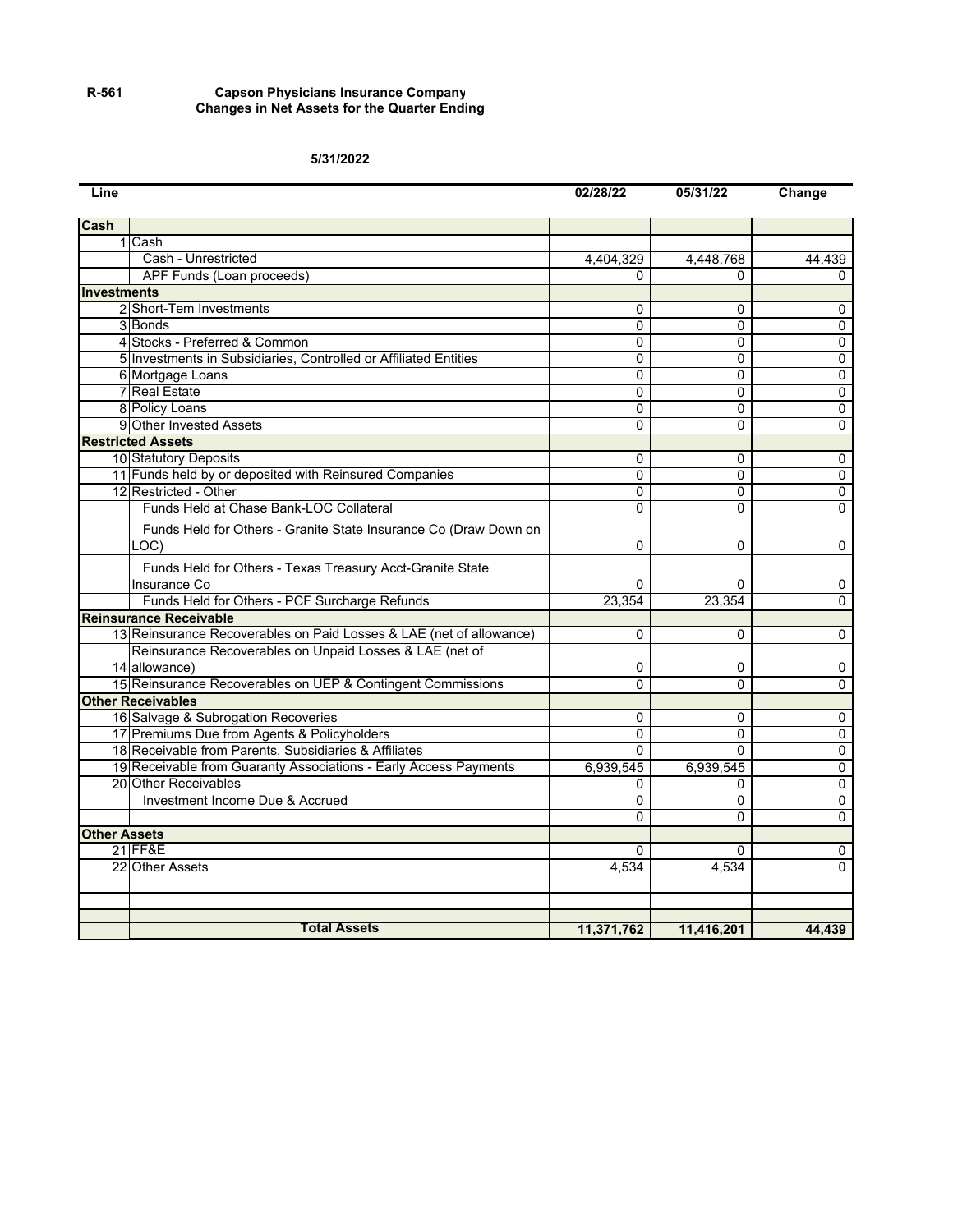#### **R-561 Capson Physicians Insurance Company Statement of Net Liabilities**

#### **For Period Ending 05/31/22**

**Line 05/31/22**

| 1 Secured Claims                                                         |                |
|--------------------------------------------------------------------------|----------------|
| 2 APF Loan                                                               |                |
| 3 Special Deposit Claims                                                 |                |
| <b>Administrative Claims - Class 1</b>                                   |                |
| 4 Administrative Claims - State/Receiver                                 |                |
| Special Deputy Receiver, Subcontractors Fees & Expenses                  | 102,705        |
| <b>Liquidation Oversight</b>                                             | 5,360          |
| <b>Special Master's Fees</b>                                             | 149            |
| 5 Administrative Claims - Guaranty Assns                                 |                |
| Administrative Expense Paid                                              | 3,270,216      |
| <b>Administrative Expense Reserves</b>                                   |                |
| <b>6 LAE - Guaranty Assns</b>                                            |                |
| <b>LAE Paid</b>                                                          | 7,181,891      |
| <b>LAE Reserves</b>                                                      | 2,755,059      |
| <b>Policy Claims - Class 2</b>                                           |                |
| 7 Loss Claims - Guaranty Assns                                           |                |
| Loss Claims Paid                                                         | 9,658,993      |
| <b>Loss Claims Reserves</b>                                              | 5,840,620      |
| 8 Loss Claims - Other                                                    |                |
| <b>Other Loss Claims Paid</b>                                            |                |
| <b>Other Loss Claims Reserves</b>                                        | 21,504,201     |
| 9 LAE - Other                                                            |                |
| 10 Unearned & Advance Premium Claims - GA                                | 1,034,543      |
| 11 Unearned & Advance Premium Claims - Other                             | 254,106        |
| <b>Other Liabilities</b>                                                 |                |
| 12 Class 3 Claims                                                        |                |
| 13 Class 4 Claims                                                        |                |
| 14 Class 5 General Unsecured Creditor Claims                             | 2,058,818      |
| 15 Class 5 Reinsurance Related Unsecured Claims                          | 2,852,078      |
| 16 Class 6 Claims                                                        | 16,993         |
| 17 Class 7 Claims                                                        |                |
| 18 Class 8 Claims                                                        | 75,000         |
| 19 Class 9 Claims                                                        |                |
| 20 Class 10 Interest                                                     |                |
| 21 Class 11 Claims                                                       |                |
| 22 Other Liabilities                                                     | 3,419,118      |
| <b>Total Liabilities</b>                                                 | 60,029,850     |
|                                                                          |                |
| 23 Total Equity/(Deficit) Excess (Deficiency) of Assets over Liabilities | (48, 613, 649) |
|                                                                          |                |
| <b>Total Liabilities &amp; Equity</b>                                    | 11,416,201     |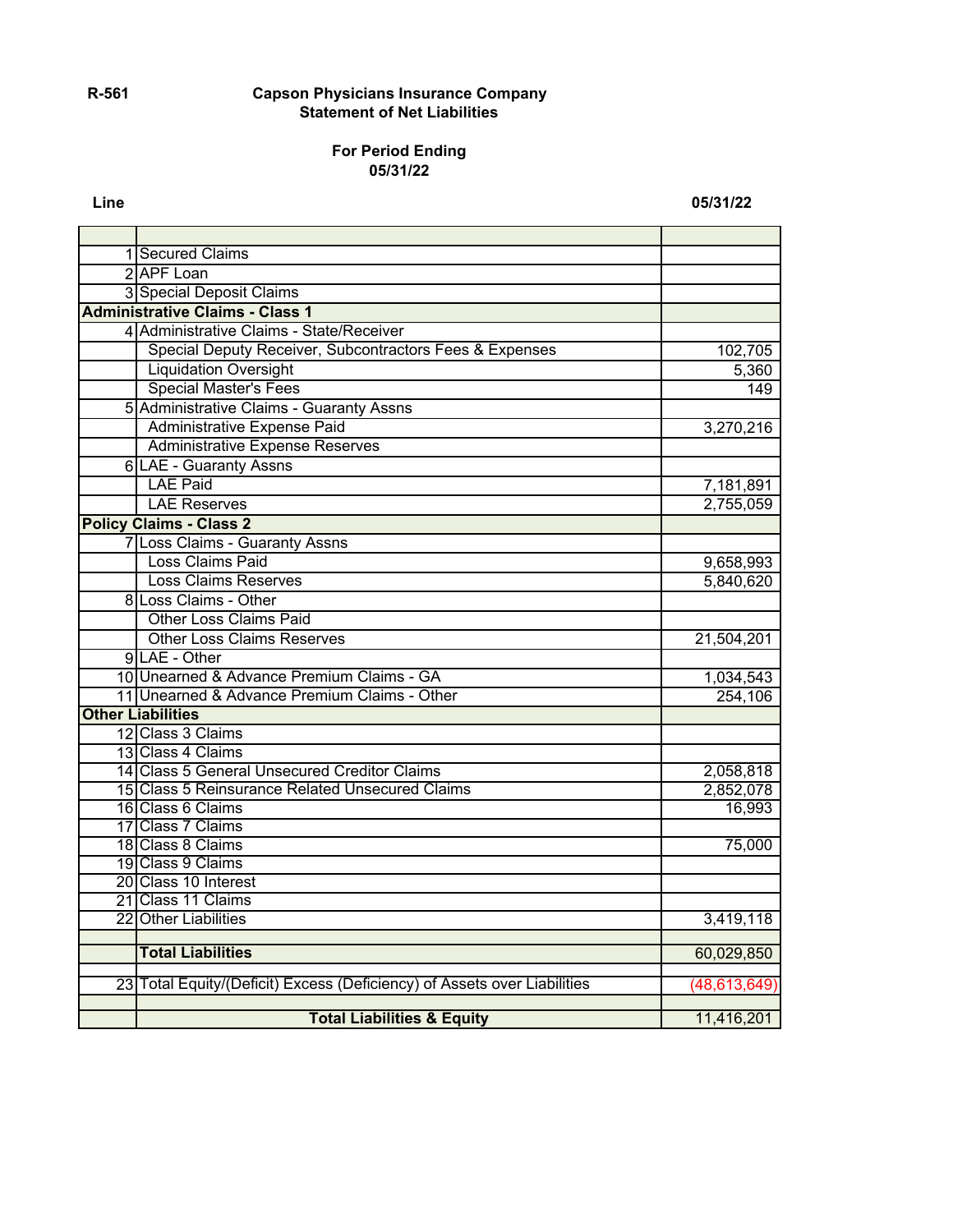#### **R-561 Capson Physicians Insurance Company Statement of Net Liabilities**

#### **For Period Ending 05/31/22**

#### **NOTES**

All amounts recorded based on adjudicated claims unless otherwise specified

Ref. No.

#### *See Accompanying Notes to Financial Statements*

| 14 Class 5 General Unsecured Creditor Claims are as follows:    |           |
|-----------------------------------------------------------------|-----------|
| Agents Commissions Payable                                      | 56,887    |
| Unsecured Creditors-POCs received not yet adjudicated           | 29,705    |
| Unsec Creditors-LAE Atty Fees-POCs received not yet adjudicated | 1,972,226 |
| Totals                                                          | 2,058,818 |
| 22 Other Liabilities are as follows:                            |           |
| Funds Held for Others-PCF Surcharge Refunds                     | 23 354    |

| Funds Held for Others-PCF Surcharge Refunds             | 23.354    |
|---------------------------------------------------------|-----------|
| Ceded Reinsurance Premium Payables                      | 3.343.686 |
| <b>Outstanding Items-Pre Receivership Bank Accounts</b> | 52.078    |
| ⊺otals                                                  | 3.419.118 |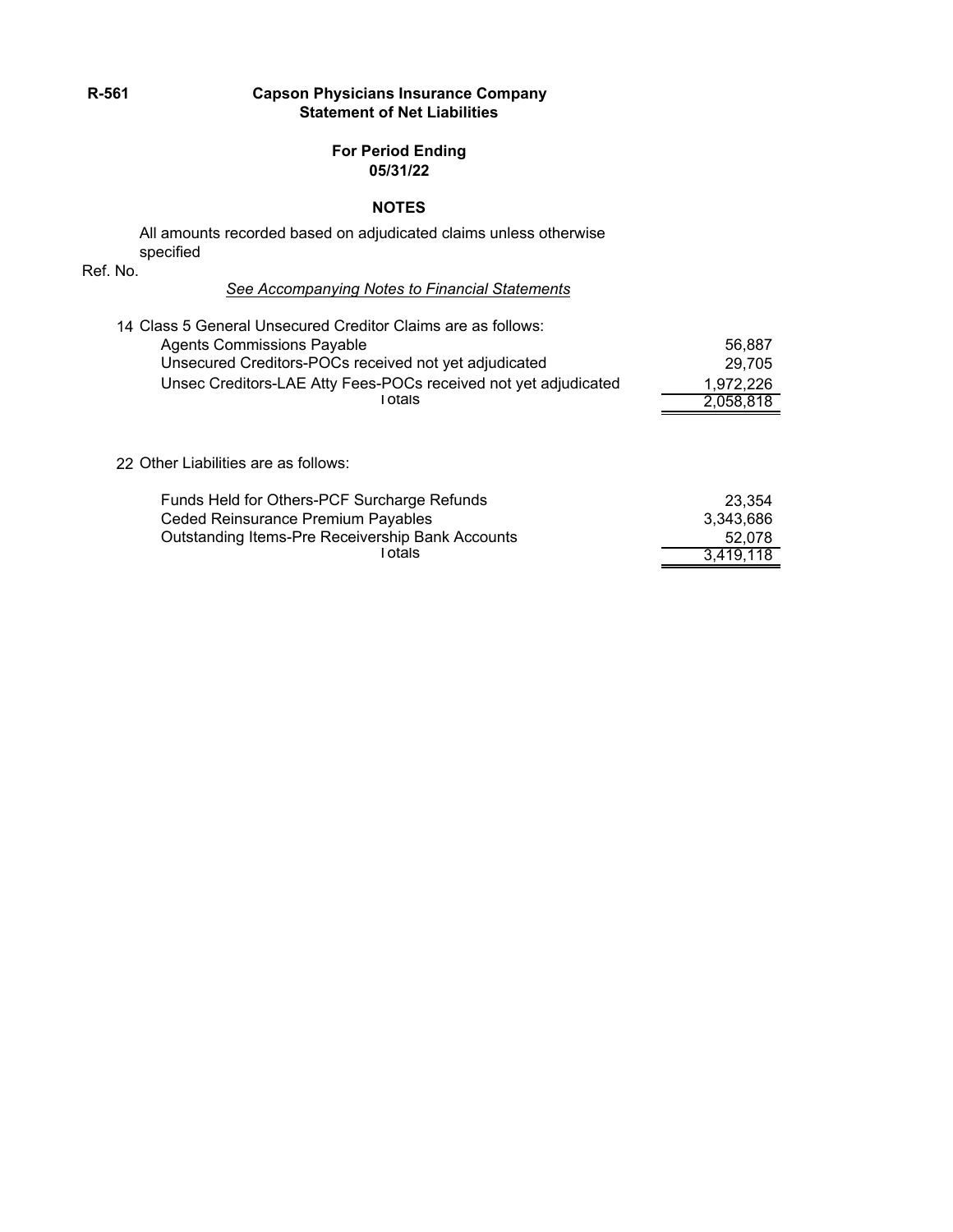#### **R-561 Capson Physicians Insurance Company Changes in Net Liabilities for the Quarter Ending**

**5/31/2022**

| Line |                                                                          | 02/28/22       | 05/31/22       | Change         |
|------|--------------------------------------------------------------------------|----------------|----------------|----------------|
|      |                                                                          |                |                |                |
|      | 1 Secured Claims                                                         | 0              | 0              | 0              |
|      | 2 APF Loan                                                               | $\overline{0}$ | 0              | $\overline{0}$ |
|      | 3 Special Deposit Claims                                                 | 0              | 0              | 0              |
|      | <b>Administrative Claims - Class 1</b>                                   |                |                |                |
|      | 4 Administrative Claims - State/Receiver                                 | 0              | 0              | 0              |
|      | Special Deputy Receiver, Subcontractors Fees & Expenses                  | 79,811         | 102,705        | 22,894         |
|      | <b>Liquidation Oversight</b>                                             | 5,814          | 5,360          | (454           |
|      | <b>Special Master's Fees</b>                                             | 0              | 149            | 149            |
|      | 5 Administrative Claims - Guaranty Assns                                 | $\Omega$       | $\Omega$       | $\Omega$       |
|      | Administrative Expense Paid                                              | 3,105,822      | 3,270,216      | 164,394        |
|      | Administrative Expense Reserves                                          | 0              | $\Omega$       | 0              |
|      | 6 LAE - Guaranty Assns                                                   | 0              | $\overline{0}$ | $\Omega$       |
|      | <b>LAE Paid</b>                                                          | 6,844,030      | 7,181,891      | 337,861        |
|      | <b>LAE Reserves</b>                                                      | 3,706,305      | 2,755,059      | (951, 246)     |
|      | <b>Policy Claims - Class 2</b>                                           |                |                |                |
|      | 7 Loss Claims - Guaranty Assns                                           | $\Omega$       | $\Omega$       | $\Omega$       |
|      | Loss Claims Paid                                                         | 8,833,993      | 9,658,993      | 825,000        |
|      | <b>Loss Claims Reserves</b>                                              | 8,352,605      | 5,840,620      | (2,511,985)    |
|      | 8 Loss Claims - Other                                                    | $\Omega$       | 0              | 0              |
|      | <b>Other Loss Claims Paid</b>                                            | 0              | 0              | 0              |
|      | <b>Other Loss Claims Reserves</b>                                        | 22,954,201     | 21,504,201     | (1,450,000)    |
|      | 9LAE - Other                                                             | 0              | $\Omega$       | 0              |
|      | 10 Unearned & Advance Premium Claims - GA                                | 1,034,543      | 1,034,543      | 0              |
|      | 11 Unearned & Advance Premium Claims - Other                             | 254,106        | 254,106        | 0              |
|      | <b>Other Liabilities</b>                                                 |                |                |                |
|      | 12 Class 3 Claims                                                        | 0              | $\Omega$       | $\mathbf 0$    |
|      | 13 Class 4 Claims                                                        | $\Omega$       | $\Omega$       | $\overline{0}$ |
|      | 14 Class 5 General Unsecured Creditor Claims                             | 2,390,838      | 2,058,818      | (332, 020)     |
|      | 15 Class 5 Reinsurance Related Unsecured Claims                          | 2,852,078      | 2,852,078      | 0              |
|      | 16 Class 6 Claims                                                        | 16,993         | 16,993         | $\overline{0}$ |
|      | 17 Class 7 Claims                                                        | 0              | $\Omega$       | $\overline{0}$ |
|      | 18 Class 8 Claims                                                        | 75,000         | 75,000         | $\overline{0}$ |
|      | 19 Class 9 Claims                                                        | 0              | 0              | $\overline{0}$ |
|      | 20 Class 10 Interest                                                     | 0              | 0              | $\overline{0}$ |
|      | 21 Class 11 Claims                                                       | $\Omega$       | $\Omega$       | 0              |
|      | 22 Other Liabilities                                                     | 3,419,118      | 3,419,118      | 0              |
|      |                                                                          | 0              | $\Omega$       | 0              |
|      |                                                                          | 0              | $\Omega$       | 0              |
|      | <b>Total Liabilities</b>                                                 | 63,925,257     | 60,029,850     | (3,895,407)    |
|      |                                                                          |                |                |                |
|      | 23 Total Equity/(Deficit) Excess (Deficiency) of Assets over Liabilities | (52, 553, 495) | (48, 613, 649) | 3,939,846      |
|      |                                                                          |                |                |                |
|      | <b>Total Liabilities &amp; Equity</b>                                    | 11,371,762     | 11,416,201     | 44,439         |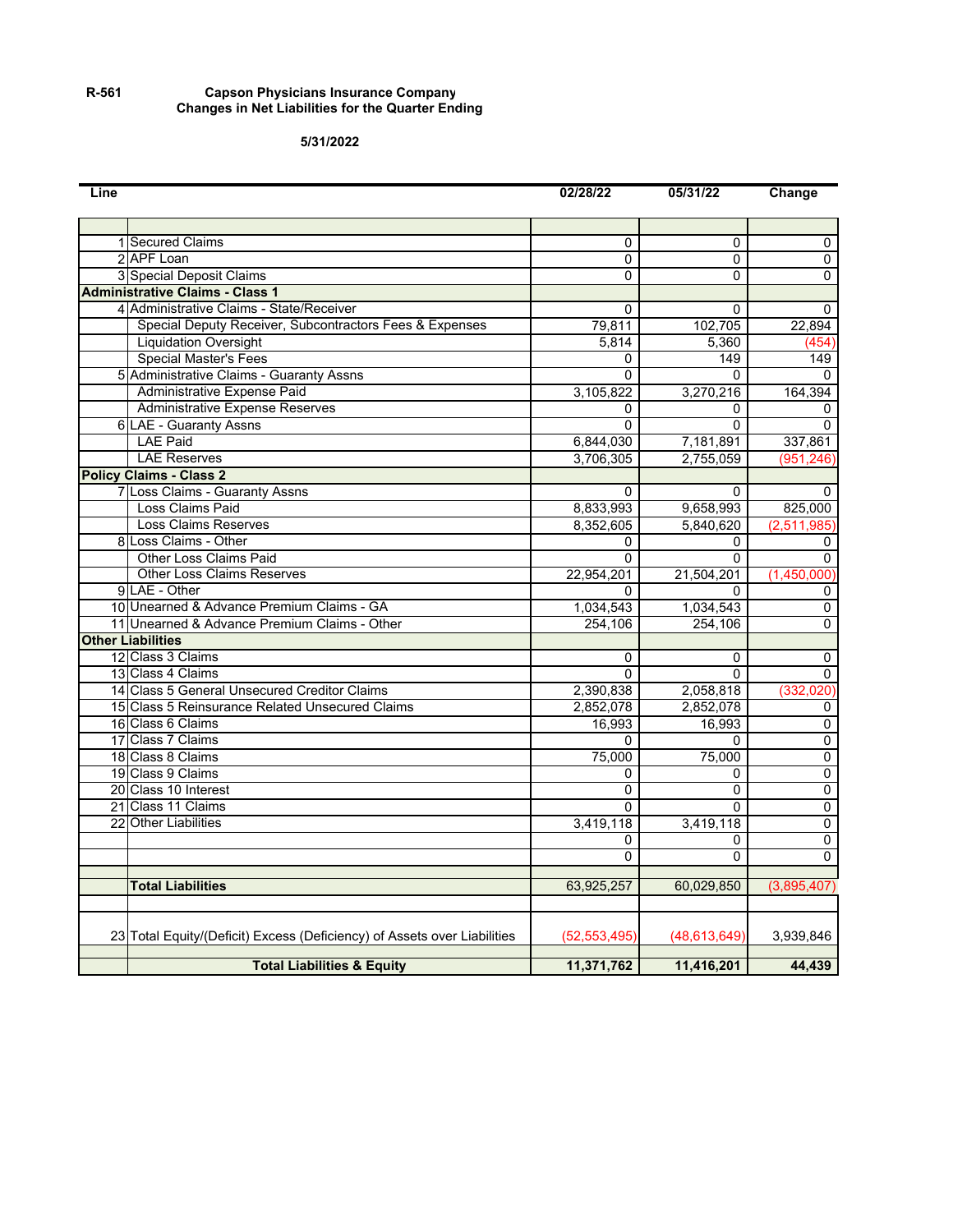#### **R-561 Capson Physicians Insurance Company Sources & Uses of Cash**

#### **For Period Ending 05/31/22**

**Qtr Ending**

|                                                     | Qtr Enaing<br>$May-22$ |
|-----------------------------------------------------|------------------------|
| <b>Income</b>                                       |                        |
| <b>Premium Receipts</b>                             | 0                      |
| Agents' Balances Received                           | $\mathbf 0$            |
| <b>Reinsurance Recoveries</b>                       | 299,447                |
| Salvage & Subrogation Recoveries                    | 0                      |
| Affiliates Recovery                                 | 0                      |
| Settlement/Litigation Recovery                      | $\Omega$               |
| <b>Other Receipts</b>                               | 3,650                  |
| Sale of Real & Personal Property                    | 0                      |
| <b>Investment Sales/Receipts</b>                    | $\mathbf 0$            |
| <b>Other Asset Receipts</b>                         | 0                      |
| <b>Total Receipts from Assets/Receivables</b>       | 303,097                |
| Interest & Dividend Receipts, EA Interest           | 0                      |
| Cash Deposit Interest                               | 3,690                  |
| <b>Total Cash Receipts</b>                          | 306,787                |
| <b>Disbursements</b>                                |                        |
| <b>SDR Fees &amp; Expenses</b>                      | 137,848                |
| Subcontractor Legal Fees & Expenses                 | 12,466                 |
| Subcontractor Other Fees & Expenses                 | 75,530                 |
| Non-Subcontractor Fees & Expenses                   | $\Omega$               |
| <b>Other Expenses</b>                               | 20,739                 |
| RLO Fees & Expenses                                 | 15,765                 |
| <b>Total Disbursements for Operations</b>           | 262,348                |
|                                                     |                        |
| Loss Claims & LAE Expense Payments                  | 0                      |
| Early Access Payments - GA                          | $\mathbf 0$            |
| Refunds & Other Distributions                       | $\boldsymbol{0}$       |
| <b>Total Cash Distributions</b>                     | $\overline{0}$         |
| <b>Total Cash Disbursements &amp; Distributions</b> | 262,348                |
| Net Increase(Decrease) in Cash                      | 44,439                 |
| <b>Cash at Beginning of Period</b>                  | 4,404,329              |
| <b>Cash at End of Period</b>                        | 4,448,768              |